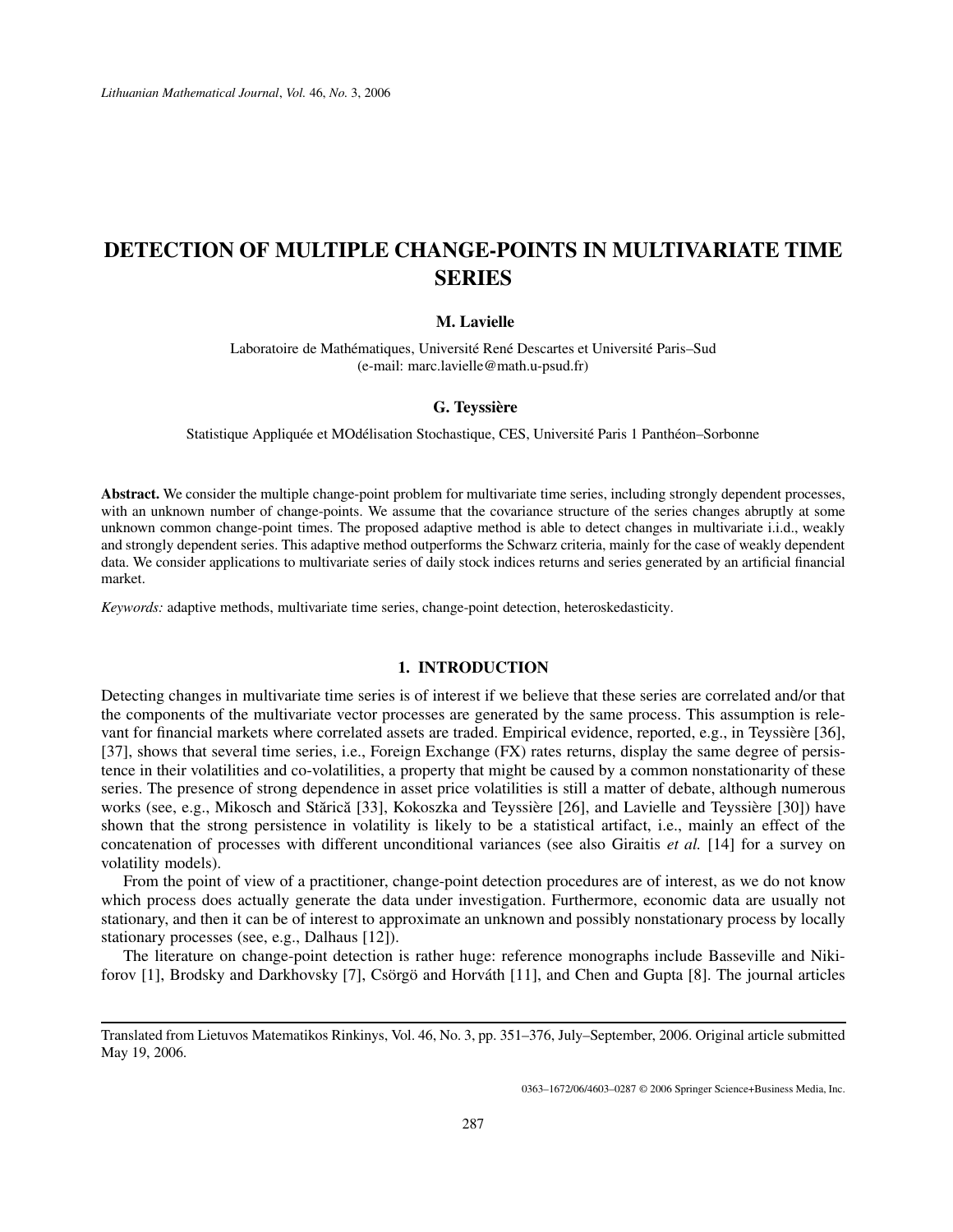by Giraitis and Leipus [16], [15], Hawkins [19], [20], Chen and Gupta [9], Mia and Zhao [32], and Sen and Srivastava [35], among others, are also of interest.

The statistical theory for weakly dependent volatility processes with a change-point was developed more recently; see, e.g., Chu [10], Kokoszka and Leipus [24], [25], Horváth, Kokoszka and Teyssière [21], Kokoszka and Teyssière [26], and Berkes *et al.* [2]. The processes considered in these works are no longer i.i.d. but weakly dependent. For the case of strongly dependent time series, the reader is referred to the papers by Giraitis, Leipus, and Surgailis [17], Lavielle [27], and to the chapter by Kokoszka and Leipus [23] in the book on long-range dependence edited by Doukhan *et al.* (2003), which reviews the recent works on the issue of change-point detection for univariate dependent time series.

The occurrence of a single change-point in real data is rather rare, as data in economics, finance, hydrology, biology, electrical engineering, etc., display multiple changes (see, e.g., Schechtman and Wolfe [34], Braun *et al.* [6], Lavielle and Moulines [29], and Lavielle and Teyssière [30]). Thus, a statistical procedure able to reliably detect multiple changes is of practical interest. It has been often claimed that the testing procedure for single change-point can be extended to the multiple change-point case by using Vostrikova's [39] binary segmentation procedure, which consists in applying the single change-point detection procedure on the whole sample, splitting the sample at the detected change-point, and then applying iteratively the change-point detection procedure on the resulting two segments until no further change-point is found.

In Lavielle and Teyssière [30], we addressed the issue of global procedure vs local procedure and found that the extension of single change-point procedures to the case of multiple change-point using Vostrikova's [39] binary segmentation procedure is misleading and yields an overestimation of the number of change-points.

A global approach means that all the change-points are simultaneously detected. These change-points are estimated by minimizing a penalized contrast  $J(\tau, y) + \beta \text{pen}(\tau)$  (see [3], [27], [40]). Here,  $J(\tau, y)$  measures how the model obtained with the change-point sequence *τ* fits the observed series *y*. Its role is to locate the change-points as accurately as possible. For detecting changes in the mean and/or the covariance matrix of a multivariate series, we propose to define the contrast  $J(\tau, y)$  from the logarithm of a Gaussian likelihood, even if the observed series is not Gaussian. The penalty term pen $(\tau)$  only depends on the dimension  $K(\tau)$  of the model *τ* and increases with  $K(\tau)$ . The penalization parameter *β* adjusts the trade-off between the minimization of  $J(\tau, y)$  (obtained with a high dimension of  $\tau$ ) and the minimization of pen $(\tau)$  (obtained with a small dimension of *τ*).

Asymptotic results have been obtained in theoretical general contexts in [27], extending the previous results of Yao [40]. We shall see that this approach is also very useful for practical applications, for detecting changes in the mean and/or variance of multivariate time series, with the restriction that the series have a common segmentation *τ* . An adaptive method is proposed for estimating the number of change-points. Numerical experiments show that the proposed method outperforms the Schwarz criterion and yields very good results.

For a multivariate time series, the algorithm of the detection procedure is of order  $\mathcal{O}(mn^2)$ , where *m* is the dimension of the vector process, instead of order  $O(n^2)$  in the univariate case.

### **2. A PENALIZED CONTRAST ESTIMATE FOR THE MULTIVARIATE CHANGE-POINT PROBLEM**

#### *2.1. The contrast function*

We assume that the *m*-dimensional process  ${Y_t = (Y_{1,t}, ..., Y_{m,t})}'$  is abruptly changing and is characterized by a parameter  $\theta \in \Theta$  that remains constant between two changes. We will strongly use this assumption to define our contrast function  $J(\tau, Y)$ .

Let *K* be some integer, and let  $\tau = {\tau_1, \tau_2, \ldots, \tau_{K-1}}$  be an ordered sequence of integers satisfying  $0 < \tau_1 <$  $\tau_2$  < ··· <  $\tau_{K-1}$  < *n*. For any  $1 \leq k \leq K$ , let  $U(Y_{\tau_{k-1}+1},...,Y_{\tau_k};\theta)$  be a contrast function useful for estimating the unknown true value of the parameter in the segment  $k$ . In other words, the minimum contrast estimate  $\theta(Y_{\tau_{k-1}+1},\ldots,Y_{\tau_k})$ , computed on the *k*th segment of  $\tau$ , is defined as a solution to the following minimization problem:

$$
U(Y_{\tau_{k-1}+1},\ldots,Y_{\tau_k};\hat{\theta}(Y_{\tau_{k-1}+1},\ldots,Y_{\tau_k})\leqslant U(Y_{\tau_{k-1}+1},\ldots,Y_{\tau_k};\theta),\quad\forall\theta\in\Theta.
$$
\n
$$
(1)
$$

For any  $1 \leq k \leq K$ , let *G* be defined as

$$
G(Y_{\tau_{k-1}+1},\ldots,Y_{\tau_k})=U(Y_{\tau_{k-1}+1},\ldots,Y_{\tau_k};\hat{\theta}(Y_{\tau_{k-1}+1},\ldots,Y_{\tau_k})).
$$
\n(2)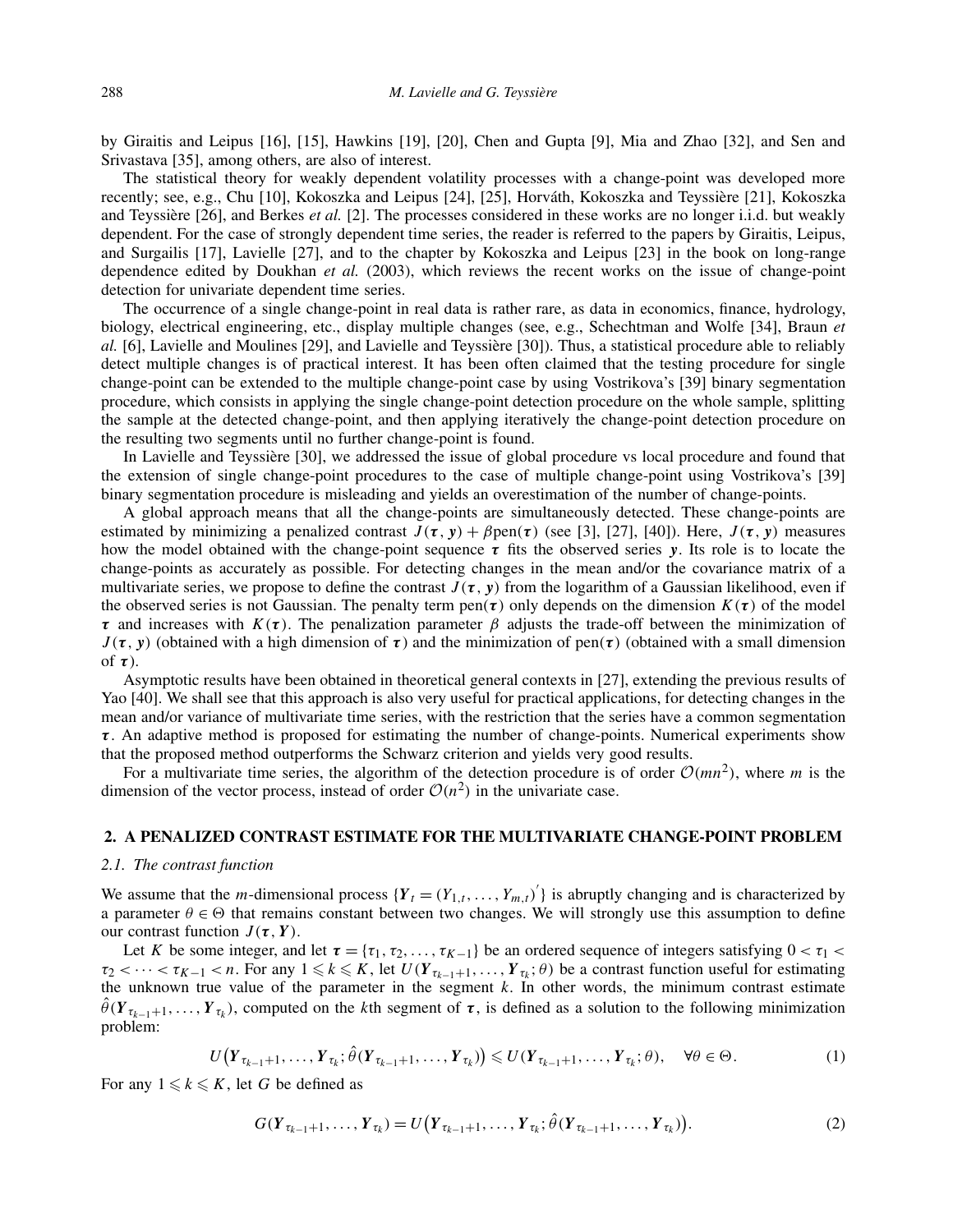Then, define the contrast function  $J(\tau, Y)$  as

$$
J(\tau, Y) = \frac{1}{n} \sum_{k=1}^{K} G(Y_{\tau_{k-1}+1}, \dots, Y_{\tau_k}),
$$
\n(3)

where  $\tau_0 = 0$  and  $\tau_K = n$ .

In this paper, we consider changes in the covariance matrix of the sequence  ${Y_t}$ . More precisely, we assume that there exists an integer  $K^*$ , a sequence  $\tau^* = {\tau_1^*, \tau_2^*, \ldots, \tau_{K^*}^*}$  with  $\tau_0^* = 0 < \tau_1^* < \cdots < \tau_{K^*-1}^* < \tau_{K^*}^* = n$ , and  $K^*$  ( $m \times m$ ) covariance matrices  $\sum_1, \sum_2, \ldots, \sum_K^2$  such that

$$
Cov(Y_t) = \mathbb{E}(Y_t - \mathbb{E}(Y_t))(Y_t - \mathbb{E}(Y_t))' = \Sigma_k
$$

for  $\tau_{k-1}^{\star} + 1 \leq t \leq \tau_k^{\star}$ .

**Model M1:** There exists an *m*-vector  $\mu$  such that  $\mathbb{E}(Y_t) = \mu$  for  $t = 1, 2, ..., n$ . Furthermore,  $\Sigma_k \neq \Sigma_{k+1}$  for  $1 \leq k \leq K^{\star} - 1.$ 

For this simple case of changes in the covariance matrix without changes in the mean, which is of interest for multivariate volatility processes, the following contrast function, based on a Gaussian log-likelihood function, can be used:

$$
J(\tau, Y) = \frac{1}{n} \sum_{k=1}^{K} n_k \log |\widehat{\Sigma}_{\tau_k}|,
$$
\n(4)

where  $n_k = \tau_k - \tau_{k-1}$  is the length of the segment *k*, and  $\hat{\Sigma}_{\tau_k}$  is the  $(m \times m)$  empirical covariance matrix computed on that segment *k*:

$$
\widehat{\Sigma}_{\tau_k} = \frac{1}{n_k} \sum_{t=\tau_{k-1}+1}^{\tau_k} (Y_t - \overline{Y})(Y_t - \overline{Y})'.
$$
\n(5)

Here  $\overline{Y} = n^{-1} \sum_{t=1}^{n} Y_t$  is the empirical mean of the *m*-dimensional series  $Y_t$  computed on the complete series.

**Model M2:** There exist  $K^*$  *m*-vectors  $\mu_1, \ldots, \mu_{K^*}$  such that  $\mathbb{E}(Y_t) = \mu_k$  for  $\tau_{k-1}^* + 1 \leq t \leq \tau_k^*$ . Moreover,  $(\mu_k, \Sigma_k) \neq (\mu_{k+1}, \Sigma_{k+1})$  for  $1 \leq k \leq K^* - 1$ .

For the detection of changes in the mean vector and/or the covariance matrix of a multivariate sequence of random variables, this contrast function also reduces to

$$
J(\tau, Y) = \frac{1}{n} \sum_{k=1}^{K} n_k \log |\widehat{\Sigma}_{\tau_k}|
$$
\n(6)

but the  $(m \times m)$  empirical covariance matrix  $\sum_{\tau_k}$  is computed on segment *k* as

$$
\widehat{\boldsymbol{\Sigma}}_{\tau_k} = \frac{1}{n_k} \sum_{t=\tau_{k-1}+1}^{\tau_k} (Y_t - \overline{Y}_{\tau_k}) (Y_t - \overline{Y}_{\tau_k})', \tag{7}
$$

where  $\overline{Y}_{\tau_k} = n_k^{-1} \sum_{t=\tau_{k-1}+1}^{\tau_k} Y_t$  is the empirical mean of the *m*-dimensional series  $Y_t$  computed on that segment.

Asymptotic results for the minimum contrast estimate of  $\tau^*$  can be obtained within the following asymptotic framework:

**A1**: For all  $1 \le i \le m$  and  $1 \le t \le n$ , define  $\eta_{t,i} = Y_{t,i} - \mathbb{E}(Y_{t,i})$ . There exist  $C > 0$  and  $1 \le h < 2$  such that, for all  $u \geqslant 0$  and  $s \geqslant 1$ ,

$$
\mathbb{E}\left(\sum_{t=u+1}^{u+s}\eta_{t,i}\right)^2 \leqslant C(\theta)s^h.
$$
\n(8)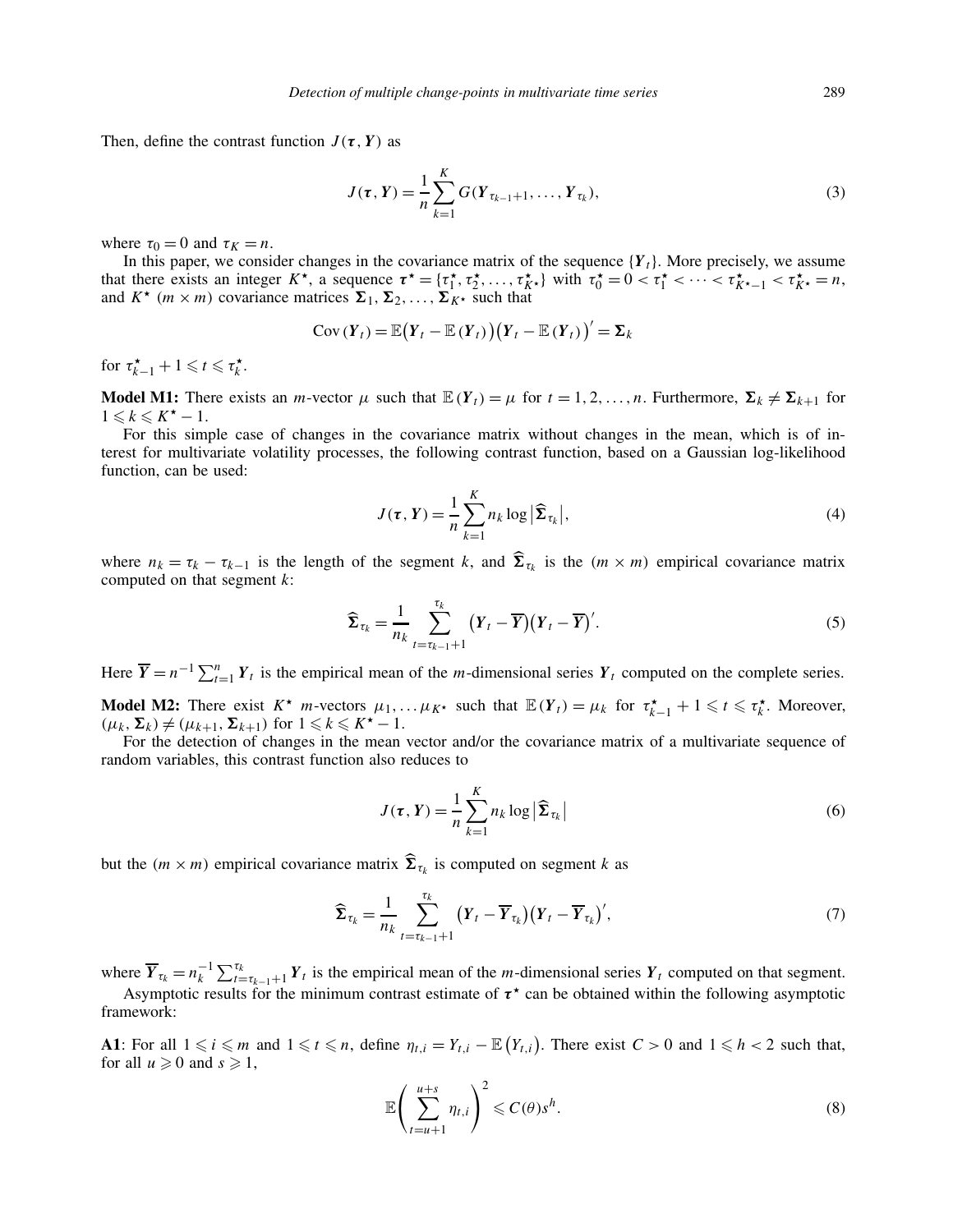(A1 holds with  $h = 1$  for weakly dependent sequences and  $1 < h < 2$  for strongly dependent sequences)

**A2**: There exists a sequence  $0 < a_1 < a_2 < \cdots < a_{K^* - 1} < a_K = 1$  such that, for all  $n \ge 1$  and  $1 \le k \le K^* - 1$ ,  $\tau_k^* = [na_k].$ 

When the true number  $K^*$  of segments is known, we have the following result on the rate of convergence of the minimum contrast estimator of  $τ^*$ :

THEOREM 2.1. Assume that conditions  $A1-A2$  are satisfied. Under model  $M1$  (resp. model  $M2$ ), let  $\hat{\tau}_n$ *be the time instants that minimize the empirical contrast*  $J(\tau, Y)$  *defined in* (4) (*resp.* (6)). Then, the sequence  ${n \parallel \hat{\tau}_n - \tau^* \parallel_{\infty}}$  *is uniformly tight in probability*:

$$
\lim_{n \to \infty} \lim_{\delta \to \infty} P\Big(\max_{1 \leq k \leq K^* - 1} |\hat{\tau}_{n,k} - \tau_k^*| > \delta\Big) = 0. \tag{9}
$$

*(Here,*  $J(\tau, Y)$  *is minimized over all possible sequences*  $\tau$  *of length*  $K^*$ *.)* 

*Proof.* The proof is a direct application of Theorem 2.4 of Lavielle [27]. We can easily check that hypotheses **H1**–**H2** of [27] are satisfied under models **M1** and **M2** and under hypotheses **A1**–**A2**.

This result means that the rate of convergence of  $\hat{\tau}_n$  does not depend on the covariance structure of the sequence  ${Y_t}$ . For strongly mixing sequences, as well as for strongly dependent sequences, the optimal rate is obtained, since  $\|\hat{\tau}_n - \tau^{\star}\|_{\infty} = \mathcal{O}_P(1)$ .

#### *2.2. Penalty functions for the change-point problem*

When the number of change-points is unknown, we estimate it by minimizing a penalized version of the function  $J(τ, Y)$ . For any sequence of change-point instants  $τ$ , let pen $(τ)$  be a function of  $τ$  that increases with the number  $K(\tau)$  of segments of  $\tau$ . Finally, let  ${\hat{\tau}}_n$  be the sequence of change-point instants that minimizes

$$
U(\tau) = J(\tau, Y) + \beta \text{pen}(\tau). \tag{10}
$$

The procedure is intuitively simple: the adjustment criteria must be compensated so that the oversegmentation would be penalized. However, this compensation must not be very important as a too large penalty function yields an underestimation of the number of segments.

If *β* is a function of *n* that goes to 0 at an appropriate rate as *n* goes to infinity, the following theorem states that the estimated number of segments converges in probability to  $K^*$  and that (9) still holds.

THEOREM 2.2. *Let* {*βn*} *be a positive sequence of real numbers such that*

$$
\beta_n \underset{n \to \infty}{\longrightarrow} 0 \quad \text{and} \quad n^{2-h} \beta_n \underset{n \to \infty}{\longrightarrow} \infty, \quad 1 \leq h < 2. \tag{11}
$$

*Then, under* **<b>A1–A2**, the estimated number of segments  $K(\hat{\tau}_n)$ , where  $\hat{\tau}_n$  is the minimum penalized contrast *estimate of*  $\tau^*$  *obtained by minimizing*  $J(\tau, Y) + \beta_n \text{pen}(\tau)$ *, converges in probability to*  $K^*$ *.* 

*(Here,*  $J(τ, Y)$  *is minimized over all possible sequences*  $τ$  *and over all possible*  $1 \leq K \leq K_{\text{max}}$ *, where*  $K_{\text{max}}$ *is some known upper bound of K.)*

*Proof.* The proof is a direct application of Theorem 3.1 of Lavielle [27].

In practice, asymptotic results are not very useful for selecting the penalty term *β*pen*(τ)*. Indeed, given a real observed signal with a fixed and finite length *n*, the parameter *β* must be fixed to some arbitrary value. When the parameter  $\beta$  is chosen to be very large, only the more significant abrupt changes are detected. However, a small value of *β* produces a high number of estimated changes. Therefore, a trade-off must be made, i.e., we have to select a value of *β* which yields a reasonable level of resolution in the segmentation.

Various authors suggest different penalty functions according to the model they consider. For example, the Schwarz criterion is used by Braun *et al.* [6] for detecting changes in a DNA sequence.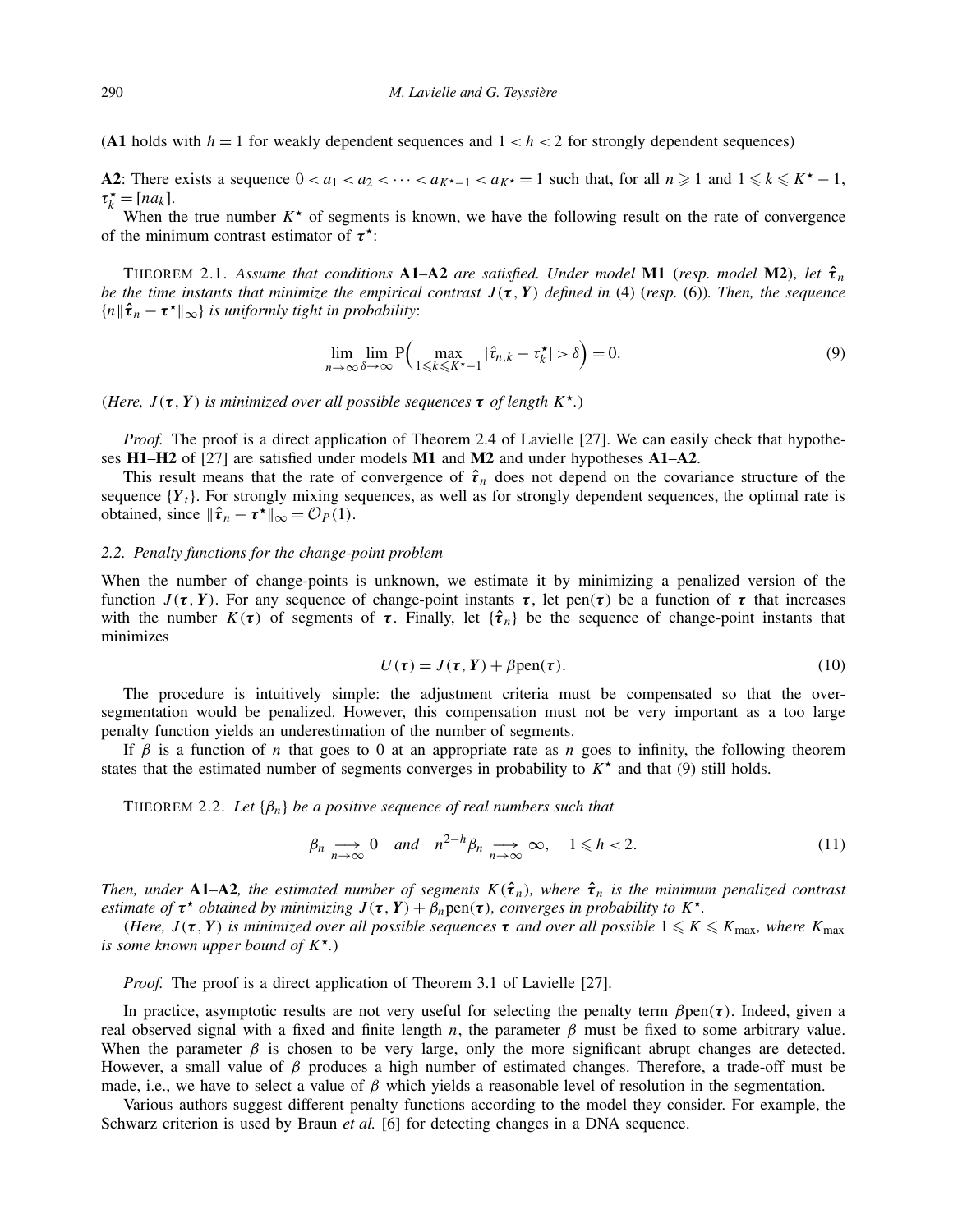Consider first the penalty function pen $(\tau)$ . By definition, pen $(\tau)$  should increase with the number of segments  $K(\tau)$ . Following the most popular information criteria such the Akaike (AIC) and Schwarz (BIC) criteria, the simplest penalty function  $pen(\tau) = K(\tau)$  can be used. Furthermore, Yao [40] has proved the consistency of the Schwarz criterion for some models.

*Remark* 2.1. For the multivariate i.i.d. case, the penalization parameter for the Schwarz criterion is

$$
\beta = \frac{m(m+1)}{2} \frac{\log n}{n}.\tag{12}
$$

In order to reduce the computational cost of the algorithm and according to the required precision in the estimation, the change-points can be detected on a sub-grid  $d$ ,  $2d$ ,  $3d$ ,..., of  $1, 2, ..., n$  (we used  $d = 10$  in the numerical experiments). For the multivariate i.i.d. case, where the function  $J(\tau, Y)$  is estimated on a grid of length *d*, the penalization parameter for the Schwarz criterion is

$$
\beta = \frac{m(m+1)}{2} \frac{\log(n/d)}{n}.
$$
\n(13)

In the GARCH framework, the series are weakly dependent. For the univariate strongly dependent case, Lavielle and Moulines [29] suggest to use

$$
\beta = \frac{4\log n}{n^{1-\vartheta}},\tag{14}
$$

where  $\vartheta \in (0,1)$  is the scaling parameter of the process. For weakly dependent data,  $\vartheta = 0$ . However, a practitioner dealing with real data does not know  $\vartheta$  and has to estimate it from the observed data. If the process is not stationary, spectral based methods yield incorrect results that overestimate  $\vartheta$  and then artificially increase  $\beta$ . One possibility might be to use wavelet based methods, but a large sample is required (see Teyssière and Abry [38]).

*Remark* 2.2. Precise results have been recently obtained by Birgé and Massart [3] in the following model:

$$
Y_i = s^\star(i) + \sigma \varepsilon_i, \quad 1 \leqslant i \leqslant n,
$$
\n<sup>(15)</sup>

where  $s^*(i) = \sum_{k=1}^{K^*} m_k \mathbf{1}_{\{\tau_{k-1}^*\} \to \{\leq i \leq \tau_{k}^*\}}$  is a piecewise constant function. The sequence  $\{\epsilon_i\}$  is a sequence of Gaussian white noise with variance 1. Then *Y* is a Gaussian sequence with constant variance  $\sigma^2$  and mean  $m_k$  in segment  $k$ . A penalized least-squares estimate is obtained by minimizing

$$
J(\tau, Y) = \frac{1}{n} \sum_{k=1}^{K(\tau)} \sum_{i=\tau_{k-1}+1}^{\tau_k} (Y_i - \overline{Y}_k)^2 + \beta \text{pen}(\tau).
$$
 (16)

In a nonasymptotic context, Birgé and Massart [3] have shown that a penalty function of the form

pen(
$$
\tau
$$
) =  $K(\tau) \left( 1 + c \log \frac{n}{K(\tau)} \right)$ ,  $\beta = \frac{2\sigma^2}{n}$ , (17)

is optimal for minimizing  $\mathbb{E}(\|\hat{s}_{\tau} - s^{\star}\|^2)$ , where the estimated sequence of means  $\{\hat{s}_{\tau}(i)\}$  is defined as  $\hat{s}_{\tau}(i)$  $\sum_{k=1}^{K(\tau)} \overline{Y}_k \mathbf{1}_{\{\tau_{k-1}+1 \leq i \leq \tau_k\}}$ . Based on some numerical experiments, the authors suggest to use  $c = 2.5$  for this model. Note that when the number  $K^*$  of segments is small in comparison with the length *n* of the series, this optimal penalty function is an almost linear function of *K*.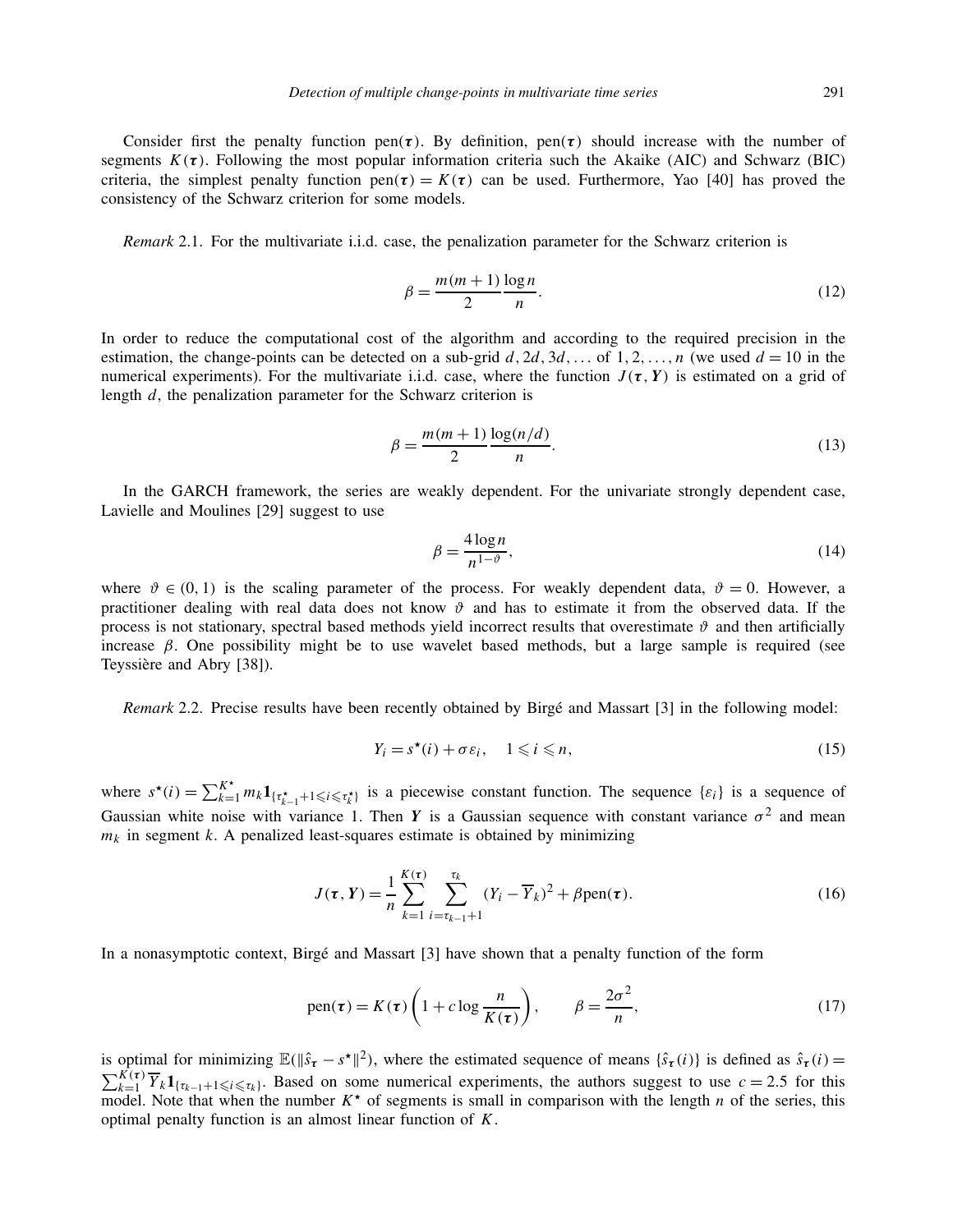#### *2.3. An adaptive choice for the penalization parameter*

For a given contrast function *J* and a given penalty function  $pen(\tau)$ , the problem now reduces to the choice of the parameter *β*.

Let  $K_{MAX}$  be an upper bound of the dimension of  $\tau$ . For any  $1 \leq K \leq K_{MAX}$ , let  $\mathcal{T}_K$  be the set of all the models of dimension *K*:

$$
\mathcal{T}_K = \{ \tau = (\tau_0, \ldots, \tau_K) \in \mathbb{N}^{K+1}, \ \tau_0 = 0 < \tau_1 < \tau_2 < \cdots < \tau_{K-1} < \tau_K = n \}.
$$

By definition the best model  $\hat{\tau}_K$  of dimension *K* minimizes the contrast function *J*:

$$
\hat{\boldsymbol{\tau}}_K = \arg\min_{\boldsymbol{\tau} \in \mathcal{T}_K} J(\boldsymbol{\tau}, \boldsymbol{Y}).
$$
\n(18)

Note that the sequence  ${\hat{\tau}}_K$ ,  $1 \leq K \leq K_{\text{MAX}}$  can easily be computed. Indeed, let G be the upper triangular matrix of dimension  $(n \times n)$  such that the element  $(i, j)$ , for  $j \ge i$  is  $\mathcal{G}_{i,j} = G(Y_i, Y_{i+1}, \ldots, Y_j)$ , where  $G(Y_i, \ldots, Y_j)$  is the contrast function computed with  $(Y_i, Y_{i+1}, \ldots, Y_j)$ . Thus, for any  $1 \leq k \leq K_{\text{MAX}}$ , we have to find a path  $\tau_0 = 0 < \tau_1 < \tau_2 < \cdots < \tau_{K-1} < \tau_K = n$  that minimizes the total cost

$$
J(\tau, Y) = \frac{1}{n} \sum_{k=1}^{K} \mathcal{G}_{\tau_{k-1}, \tau_k}.
$$
\n(19)

A dynamic programming algorithm can recursively compute the optimal paths  $(\hat{\tau}_K, 1 \leq K \leq K_{\text{MAX}})$  (see Kay [22]). Since we consider that the elements of the *m*-dimensional vector process  ${Y_t}$  share the same segmentation  $\tau$ , this algorithm requires  $O(n^2)$  operations as in the one-dimensional case.

Assuming that the penalization pen $(\tau)$  only depends on the dimension of the model, that is, on the number  $K$  of segments, let

$$
J_K = J(\hat{\boldsymbol{\tau}}_K, Y),\tag{20}
$$

$$
p_K = \text{pen}(\tau), \quad \forall \tau \in \mathcal{T}_K, \tag{21}
$$

$$
\hat{p}_K = \text{pen}(\hat{\boldsymbol{\tau}}_K). \tag{22}
$$

Thus, for any penalization parameter  $\beta > 0$ , the solution  $\hat{\tau}(\beta)$  minimizes the penalized contrast:

$$
\hat{\tau}(\beta) = \arg\min_{\tau} (J(\tau, Y) + \beta \text{pen}(\tau))
$$
\n(23)

$$
=\hat{\tau}_{\widehat{K}(\beta)},\tag{24}
$$

where

$$
\widehat{K}(\beta) = \arg\min_{K \geq 1} \{ J_K + \beta p_K \}.
$$
\n(25)

The solution  $\widehat{K}(\beta)$  is a piecewise constant function of  $\beta$ . More precisely, if  $\widehat{K}(\beta) = K$ , then

$$
J_K + \beta p_K < \min_{L \neq K} (J_L + \beta p_L). \tag{26}
$$

Thus, *β* satisfies

$$
\max_{L>K} \frac{J_K - J_L}{p_L - p_K} < \beta < \min_{L < K} \frac{J_L - J_K}{p_K - p_L}.\tag{27}
$$

Then there exists a sequence  $\{K_1 = 1 < K_2 < \cdots\}$  and a sequence  $\{\beta_0 = \infty > \beta_1 > \cdots\}$  with

$$
\beta_i = \frac{J_{K_i} - J_{K_{i+1}}}{p_{K_{i+1}} - p_{K_i}}, \quad i \ge 1,
$$
\n(28)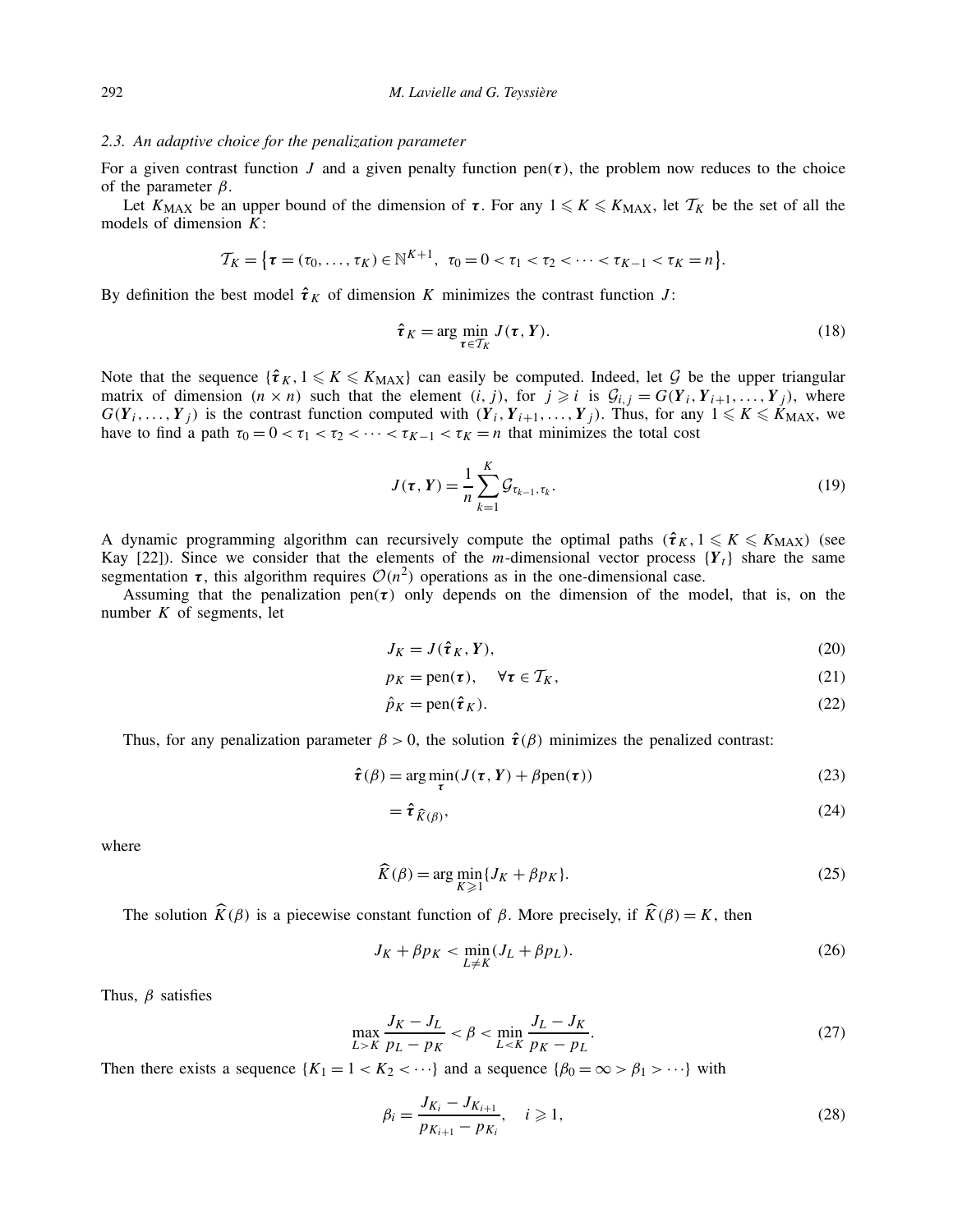such that  $\hat{K}(\beta) = K_i$ ,  $\forall \beta \in [\beta_i, \beta_{i-1})$ . Furthermore, the subset  $\{(p_{K_i}, J_{K_i}), i \ge 1\}$  is the convex hull of the set  $\{(p_K, J_K), K \geq 1\}.$ 

The estimated sequence  $\hat{\tau}(\beta)$  should not strongly depend on the choice of the penalization coefficient *β*. In other words, a small change of *β* should not lead to a radically different solution *τ***ˆ**. This stability of the solution with respect to the choice of  $\beta$  will be ensured if we only retain the largest intervals  $[\beta_i, \beta_{i-1}), i \geqslant 1.$ 

In summary, we propose the following procedure:

- 1) for  $K = 1, 2, \ldots, K_{\text{MAX}}$ , compute  $\hat{\tau}_K$ ,  $J_K = J(\hat{\tau}_K, Y)$  and  $\hat{p}_K = \text{pen}(\hat{\tau}_K)$ ,
- 2) compute the sequences  ${K_i}$  and  ${β_i}$ , and the lengths  ${l_{K_i}}$  of the intervals  $[β_i, β_{i-1})$ ,
- 3) retain the greatest value(s) of  $K_i$  such that  $l_{K_i} \gg l_{K_j}$ , for  $j > i$ .

*Remark* 2.3. Choosing the largest interval usually underestimates the number of changes. Indeed, this interval usually corresponds to a very small number of change-points and we only detect the most drastic changes with such a penalty function. This explains why, to recover the smallest details, we should better look for the highest dimension  $K_i$  such that  $l_{K_i} \gg l_{K_j}$  for all  $j > i$ .

Instead of computing only one configuration of change-points, this method allows us to put forward different solutions with different dimensions. Indeed, it would be an illusion to believe that a completely blind method can give the "best" solution in any situation. If two dimensions  $K_i$  and  $K_j$  satisfy the criteria suggested in Step 3, it is more suitable to propose these two solutions to the user, instead of removing one of them with an arbitrary criterion.

*Remark* 2.4. A classical and natural graphical method for selecting the dimension *K* can be summarized as follows:

- i) examine how the contrast  $J_K$  decreases when  $K$  (that is,  $p_K$ ) increases,
- ii) select the dimension  $K$  for which  $J_K$  ceases to decrease significatively.

In other words, this heuristic approach looks for the maximum curvature in the plot  $(p_K, J_K)$ . The second derivative of this curve is directly related to the length of the intervals  $([\beta_i, \beta_{i-1}), i \geq 1)$ . Indeed, if we represent the points  $(p_K, J_K)$ , for  $1 \leq K \leq K_{MAX}$ ,  $\beta_i$  is the slope between the points  $(p_{K_i}, J_{K_i})$  and  $(p_{K_{i+1}}, J_{K_{i+1}})$ . Thus, looking for where  $J_K$  ceases to decrease means looking for a break in the slope of this curve. Now, the variation of the slope at the point  $(p_K, J_K)$  is precisely the length  $l_{K_i}$  of the interval  $[\beta_i, \beta_{i-1}).$ 

## *2.4. An automatic procedure for estimating K*

The proposed method requires a careful inspection of the sequence of lengths  $\{l_i\}$  but is difficult to automate. We propose another approach for model selection which yields very good results and which is much more easier to automate for practical applications.

The idea of this method is to model how the sequence  ${J_K}$  decreases when there is no change-points in the series  ${Y_t}$  and to look for which values of *K* this model fits the observed contrast sequence.

Without any changes in the variance, the joint distribution of the sequence  ${J_K}$  is very difficult to compute in a closed form, but some Monte-Carlo experiments show that this sequence decreases as  $c_1K + c_2K$  $c_2 K \log(K)$ .

A numerical example is displayed in Figure 1. We have simulated ten sequences of i.i.d. Gaussian variables and computed the series  ${J_K}$  for each of them. The fit with a function  $c_1K + c_2K \log(K)$  is always almost perfect ( $r^2 > 0.999$ ). Nevertheless, the coefficients  $c_1$  and  $c_2$  are different for each of these series.

Thus, we propose the following algorithm: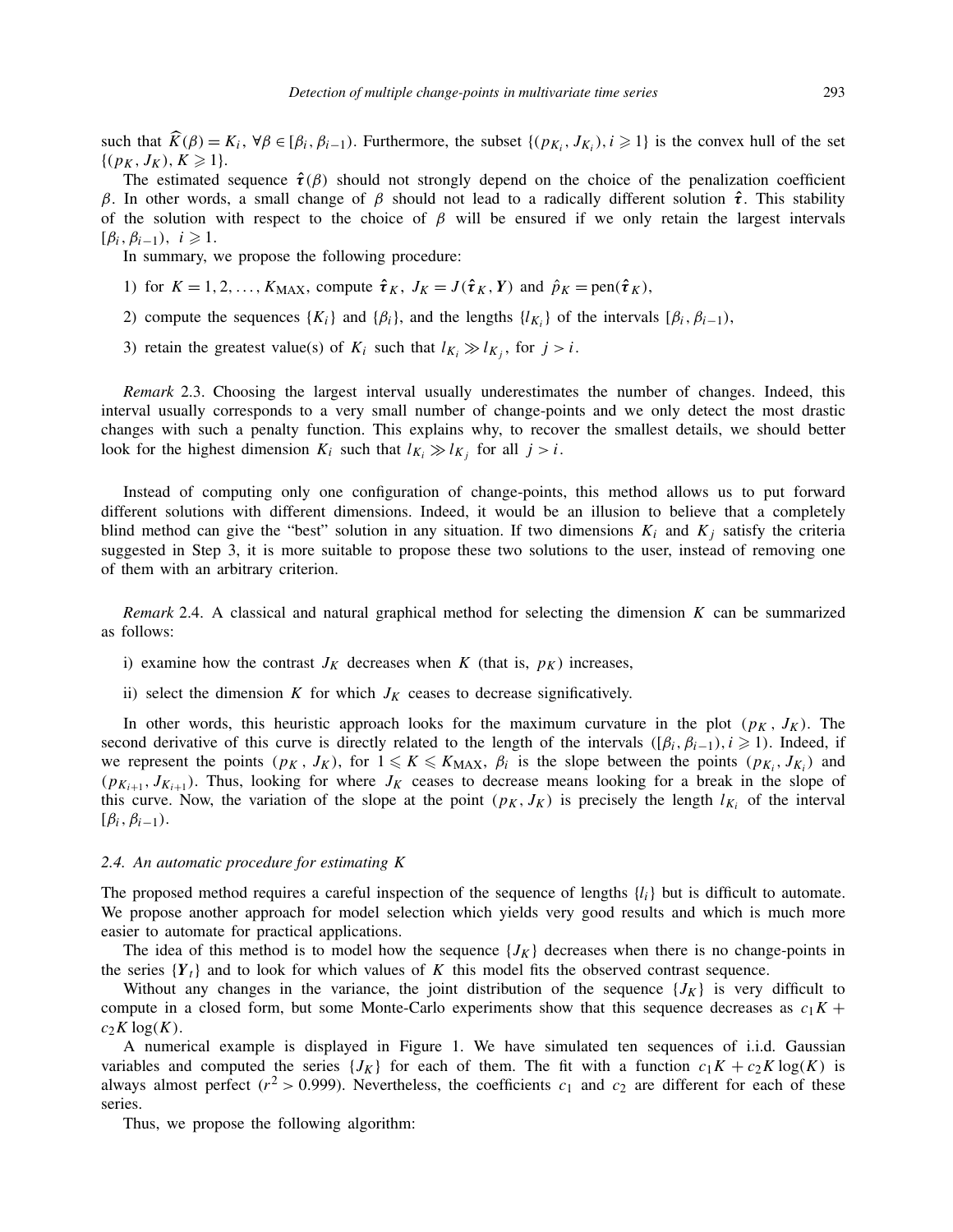

**Figure 1.** Ten sequences of contrast functions  ${J<sub>K</sub>}$  computed from ten sequences of i.i.d. bivariate Gaussian variables, with correlation coefficient  $\rho = 0.5$ .

ALGORITHME 1. *For*  $i = 1, 2, ...,$ 

1) *fit the model*

$$
J_K = c_1 K + c_2 K \log(K) + e_K
$$

to the sequence  $\{J_K, K \geqslant K_i\}$ , assuming that  $\{e_K\}$  is a sequence of i.i.d. centered Gaussian random *variables,*

2) *evaluate the probability that JKi*<sup>−</sup><sup>1</sup> *also follows this model, i.e., estimate the probability*

$$
\mathcal{P}_{K_i} = P(e_{K_i-1} \geqslant J_{K_i-1} - \hat{c}_1(K_i-1) + \hat{c}_2(K_i-1)\log(K_i-1)),\tag{29}
$$

*under this estimated model.*

*Then the estimated number of segments will be the largest value of*  $K_i$  *such that the P-value*  $\mathcal{P}_{K_i}$  *is smaller than a* given threshold  $\alpha$ . We set  $\alpha = 10^{-7}$  and  $K_{\text{MAX}} = 20$  in the numerical examples.

*Remark* 2.5. A new method was introduced by Lavielle and Ludeña [28] for estimating the number of significant coefficients in nonordered model selection problems. The contrast used for this thresholding problem is based on a convenient random centering of the partial sums of the ordered observations. This contrast also behaves as  $c_1K + c_2K \log(K)$  but the constants  $c_1$  and  $c_2$  can be computed in a closed form in this case. Indeed, in this paper, it is shown that this contrast decreases as  $-K - K\sum_{k=K+1}^{n}1/k \approx$  $-K - K \log(n/K)$ .

# **3. NUMERICAL EXPERIMENTS WITH SIMULATED DATA**

#### *3.1. The i.i.d. case*

We evaluate the performance of the change-point detection procedure with different penalty functions by considering the case of a bivariate i.i.d. normal process  $(m = 2)$   $\{Y_t = (Y_{1,t}, Y_{2,t})\}$ . Under the null hypothesis of constant covariance matrix, the process is defined as

$$
\begin{pmatrix} Y_{1,t} \\ Y_{2,t} \end{pmatrix} \sim N \left[ \begin{pmatrix} 0 \\ 0 \end{pmatrix}, \begin{pmatrix} \sigma_1^2 & \sigma_{1,2} \\ \sigma_{1,2} & \sigma_2^2 \end{pmatrix} \right],
$$
\n(30)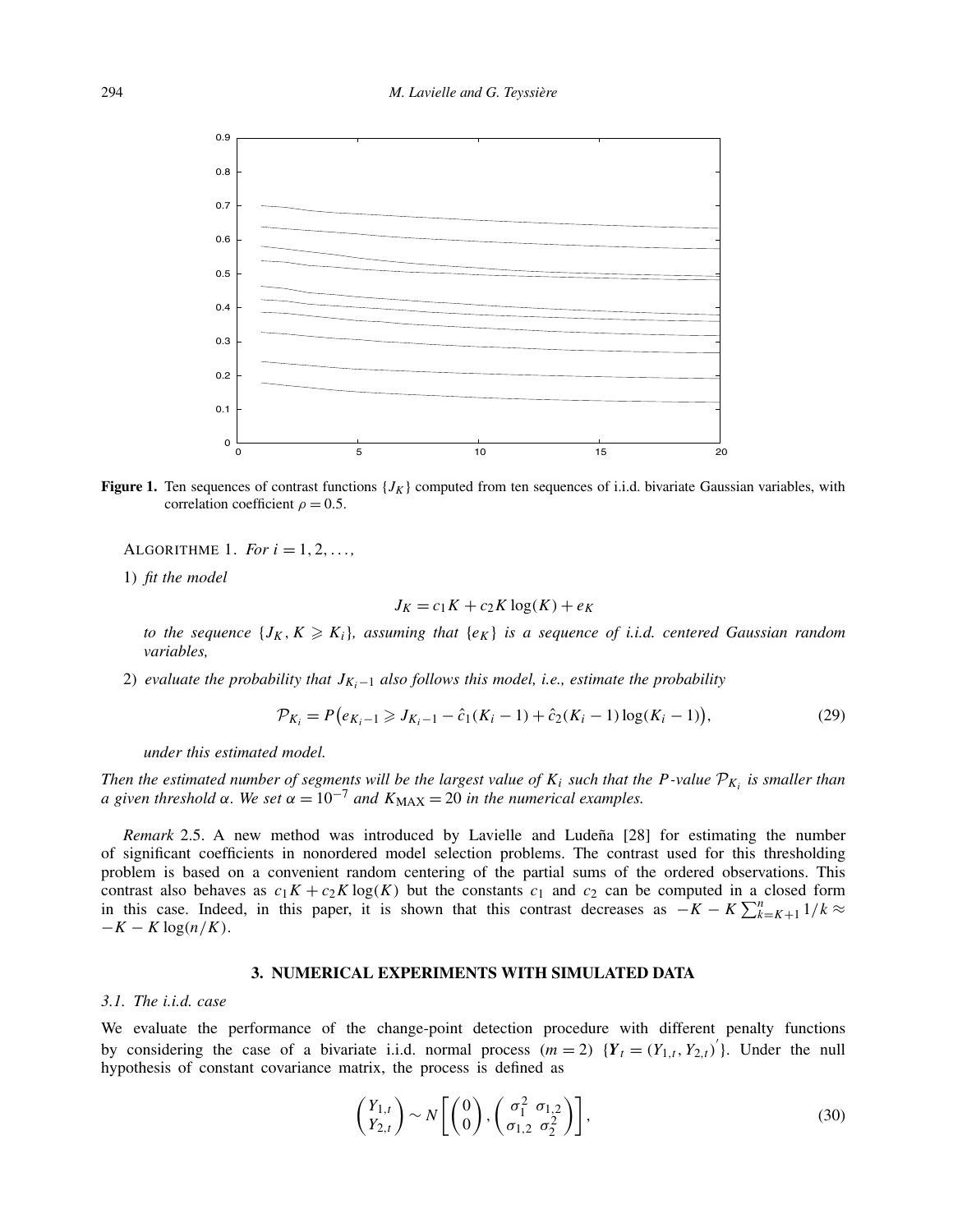where

$$
\boldsymbol{\Sigma}_{\tau_k} = \begin{pmatrix} \sigma_1^2 & \sigma_{1,2} \\ \sigma_{1,2} & \sigma_2^2 \end{pmatrix}
$$

is constant over all intervals  $[\tau_k, \tau_{k+1}].$ 

We study the size and power of the procedure for samples of size  $n = 500$  and  $n = 1000$ , under the null hypothesis of no change-point and two alternative hypotheses with changes in  $\Sigma_t$ 

1. **DGP 0**: no change in the parameters of  $\Sigma_t$ 

$$
\Sigma_t = \begin{pmatrix} \sigma_1^2 & \sigma_{1,2} \\ \sigma_{1,2} & \sigma_2^2 \end{pmatrix}, \quad t = 1, \dots, n, \quad \sigma_1^2 = \sigma_2^2 = 1, \sigma_{1,2} = 0.5, \qquad |\Sigma_t| = 0.75.
$$
 (31)

We consider as alternatives two Data Generating Processes with double change-points in the covariance matrix at times  $\tau_1$  and  $\tau_2$ .

2. **DGP 1**: two large changes in the parameters of  $\Sigma_t$ 

$$
\Sigma_{t} = \begin{pmatrix} \sigma_{1}^{2} & \sigma_{1,2} \\ \sigma_{1,2} & \sigma_{2}^{2} \end{pmatrix}, \quad t = 1, ..., \tau_{1}, \quad \sigma_{1}^{2} = \sigma_{2}^{2} = 1, \quad \sigma_{1,2} = 0.5, \qquad |\Sigma_{t}| = 0.75,
$$
  
\n
$$
\Sigma_{t} = \begin{pmatrix} \bar{\sigma}_{1}^{2} & \bar{\sigma}_{1,2} \\ \bar{\sigma}_{1,2} & \bar{\sigma}_{2}^{2} \end{pmatrix}, \quad t = \tau_{1} + 1, ..., \tau_{2}, \quad \bar{\sigma}_{1}^{2} = 1, \quad \bar{\sigma}_{2}^{2} = 2, \quad \bar{\sigma}_{1,2} = \frac{1}{\sqrt{2}}, \qquad |\Sigma_{t}| = 1.5,
$$
  
\n
$$
\Sigma_{t} = \begin{pmatrix} \tilde{\sigma}_{1}^{2} & \tilde{\sigma}_{1,2} \\ \tilde{\sigma}_{1,2} & \tilde{\sigma}_{2}^{2} \end{pmatrix}, \quad t = \tau_{2} + 1, ..., n, \quad \tilde{\sigma}_{1}^{2} = 2, \quad \tilde{\sigma}_{2}^{2} = \frac{1}{\sqrt{2}}, \quad \tilde{\sigma}_{1,2} = 1, \qquad |\Sigma_{t}| = \sqrt{2} - 1.
$$

3. **DGP 2**: one large change and one small change in the parameters of  $\Sigma_t$ 

$$
\Sigma_{t} = \begin{pmatrix} \sigma_{1}^{2} & \sigma_{1,2} \\ \sigma_{1,2} & \sigma_{2}^{2} \end{pmatrix}, \quad t = 1, ..., \tau_{1}, \quad \sigma_{1}^{2} = \sigma_{2}^{2} = 1, \quad \sigma_{1,2} = 0.5, \qquad |\Sigma_{t}| = 0.75,
$$
  
\n
$$
\Sigma_{t} = \begin{pmatrix} \bar{\sigma}_{1}^{2} & \bar{\sigma}_{1,2} \\ \bar{\sigma}_{1,2} & \bar{\sigma}_{2}^{2} \end{pmatrix}, \quad t = \tau_{1} + 1, ..., \tau_{2}, \quad \bar{\sigma}_{1}^{2} = 1, \quad \bar{\sigma}_{2}^{2} = 2, \quad \bar{\sigma}_{1,2} = \sqrt{1.3}, \qquad |\Sigma_{t}| = 0.7,
$$
  
\n
$$
\Sigma_{t} = \begin{pmatrix} \tilde{\sigma}_{1}^{2} & \tilde{\sigma}_{1,2} \\ \tilde{\sigma}_{1,2} & \tilde{\sigma}_{2}^{2} \end{pmatrix}, \quad t = \tau_{2} + 1, ..., n, \quad \tilde{\sigma}_{1}^{2} = 1.5, \quad \tilde{\sigma}_{2}^{2} = 2.2, \quad \tilde{\sigma}_{1,2} = \sqrt{1.5}, \qquad |\Sigma_{t}| = 1.5.
$$

*Remark* 3.1. What really matters is the magnitude of the change in the components of  $\Sigma_{\tau_k}$  and not in the determinant  $|\mathbf{\Sigma}_{\tau_k}|: |\mathbf{\Sigma}_{\tau_k}|$  might remain constant but changes are detected, provided that the components of  $\Sigma_{\tau_k}$  substantially change.

#### *3.2. The weakly dependent case: nonhomogeneous multivariate GARCH processes*

We consider here the constant conditional correlation bivariate GARCH introduced by Bollerslev [4] and defined as follows:

$$
\begin{pmatrix} Y_{1,t} \\ Y_{2,t} \end{pmatrix} = \Sigma_t^{\frac{1}{2}} \begin{pmatrix} \varepsilon_{1,t}, \\ \varepsilon_{2,t}, \end{pmatrix}, \qquad \begin{pmatrix} \varepsilon_{1,t}, \\ \varepsilon_{2,t}, \end{pmatrix} \sim N \begin{bmatrix} \begin{pmatrix} 0 \\ 0 \end{pmatrix}, \begin{pmatrix} 1 & 0 \\ 0 & 1 \end{pmatrix} \end{bmatrix}, \qquad (32)
$$

where the diagonal components of  $\Sigma_t$  are time varying and are univariate GARCH(1,1) processes, i.e.,

$$
\Sigma_{t} = \begin{pmatrix} \sigma_{1,t}^{2} & \rho \sigma_{1,t} \sigma_{2,t} \\ \rho \sigma_{1,t} \sigma_{2,t} & \sigma_{2,t}^{2} \end{pmatrix}, \quad \rho \in (-1, 1), \quad \frac{\sigma_{1,t}^{2} = \omega_{1} + \beta_{1} \sigma_{1,t-1}^{2} + \alpha_{1} Y_{1,t-1}^{2}}{\sigma_{2,t}^{2} = \omega_{2} + \beta_{2} \sigma_{2,t-1}^{2} + \alpha_{2} Y_{2,t-1}^{2}}.
$$
(33)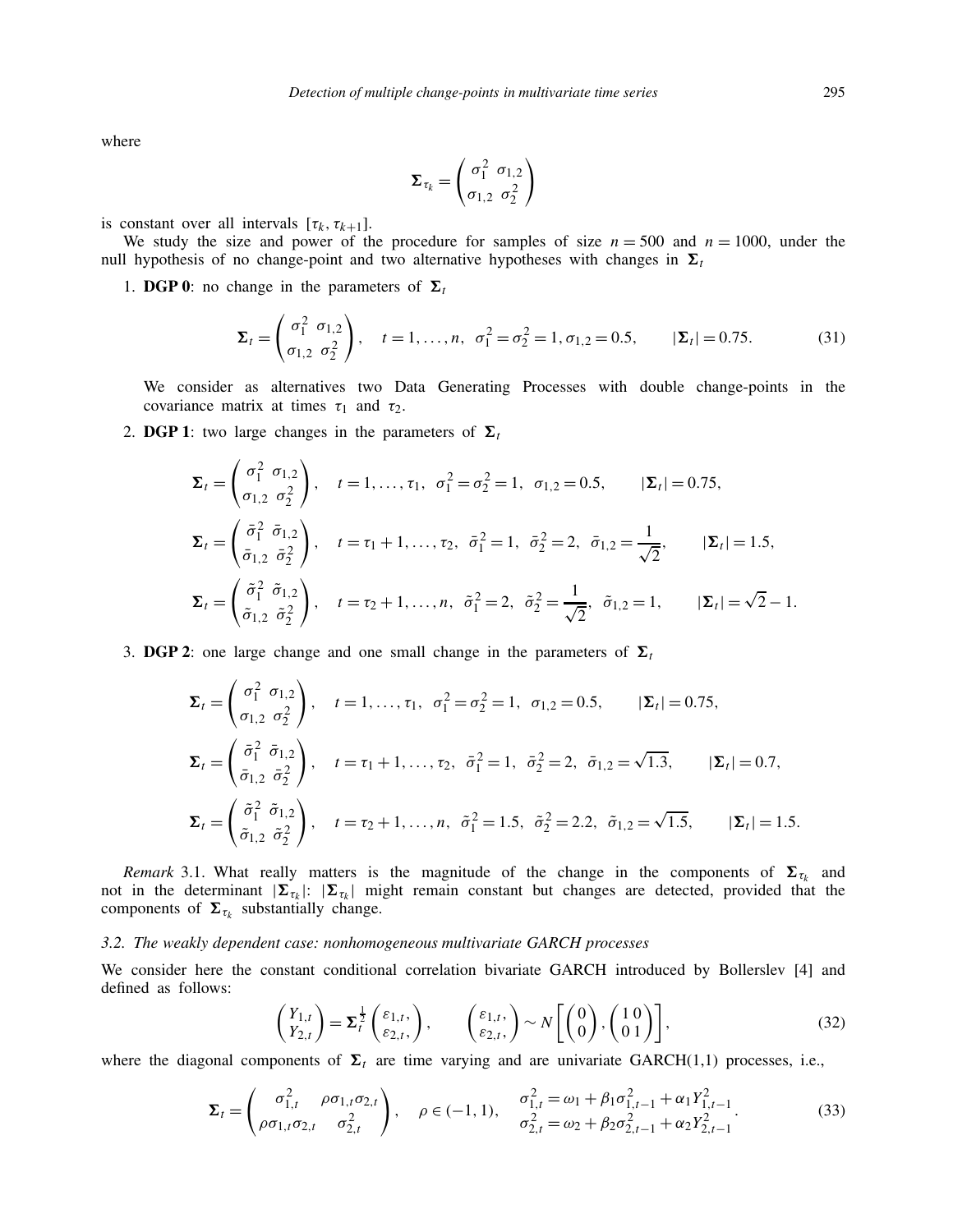The coefficient of correlation  $\rho$  is constant. This simple specification implies that the conditional covariance matrix is always positive definite. Readers interested in the formal statistical properties of multivariate ARCH-type processes are referred to Boussama [5] and Doukhan, Teyssière, and Winant [13]. We study the performance of the change-point procedure for two cases:

- 1. **DGP 3**: the null hypothesis of constancy of the parameters of the GARCH(1,1) components of  $\Sigma_t$ . We set  $\omega_1 = 0.1$ ,  $\beta_1 = 0.3$ ,  $\alpha_1 = 0.2$ ,  $\omega_2 = 0.15$ ,  $\beta_2 = 0.2$ ,  $\alpha_2 = 0.2$ , and  $\rho = 0.5$ .
- 2. **DGP 4**: the alternative hypothesis that the parameters of the functional form of the diagonal elements of  $\Sigma_t$  are constant only on some intervals. This locally stationary bivariate GARCH process is defined as

$$
\sigma_{1,t}^2 = \omega_1 + \beta_1 \sigma_{1,t-1}^2 + \alpha_1 Y_{1,t-1}^2, \quad \rho = 0.5, \quad t = 1, \dots, \tau_1,
$$
  
\n
$$
\sigma_{2,t}^2 = \omega_2 + \beta_2 \sigma_{2,t-1}^2 + \alpha_2 Y_{2,t-1}^2
$$
\n(34)

$$
\sigma_{1,t}^2 = \bar{\omega}_1 + \bar{\beta}_1 \sigma_{1,t-1}^2 + \bar{\alpha}_1 Y_{1,t-1}^2, \quad \rho = 0.3, \ t = \tau_1 + 1, \dots, \tau_2, \n\sigma_{2,t}^2 = \bar{\omega}_2 + \bar{\beta}_2 \sigma_{2,t-1}^2 + \bar{\alpha}_2 Y_{2,t-1}^2,
$$
\n(35)

$$
\sigma_{1,t}^2 = \tilde{\omega}_1 + \tilde{\beta}_1 \sigma_{1,t-1}^2 + \tilde{\alpha}_1 Y_{1,t-1}^2, \quad \rho = 0.7, \ t = \tau_2 + 1, ..., n.
$$
\n
$$
\sigma_{2,t}^2 = \tilde{\omega}_2 + \tilde{\beta}_2 \sigma_{2,t-1}^2 + \tilde{\alpha}_2 Y_{2,t-1}^2, \quad \rho = 0.7, \ t = \tau_2 + 1, ..., n.
$$
\n(36)

We set  $\omega_1 = 0.1$ ,  $\beta_1 = 0.3$ ,  $\alpha_1 = 0.2$ ,  $\omega_2 = 0.15$ ,  $\beta_2 = 0.2$ ,  $\alpha_2 = 0.2$ ,  $\tilde{\omega}_1 = \bar{\omega}_1 = 0.2$ ,  $\tilde{\beta}_1 = \bar{\beta}_1 = 0.1$ ,  $\tilde{\alpha}_1 = \bar{\alpha}_1 = 0.1$ ,  $\tilde{\omega}_2 = \bar{\omega}_2 = 0.05$ ,  $\tilde{\beta}_2 = \bar{\beta}_2 = 0.3$ ,  $\tilde{\alpha}_2 = \bar{\alpha}_2 = 0.2$ , i.e., at time  $\tau_1$ , all parameters of the process change, while, at time  $\tau_2$ , only the coefficient of correlation  $\rho$  changes.

For  $n = 500$ , we set  $\tau_1 = 200$  and  $\tau_2 = 350$ , while, for  $n = 1000$ , we set  $\tau_1 = 400$  and  $\tau_2 = 700$ . Tables 1, 2, and 3 below report the performance of the change-point procedure using the Schwarz criteria, Eq. (13), for **DGP 0**–**DGP 4**.

**Table 1.** Average number of detected change-points and their location using the Schwarz criteria,  $n = 500$ ,  $\tau_1 = 200$ ,  $\tau_2 = 350$ (based on 5000 replications). Standard errors are given in parentheses.

| <b>DGP</b>       | Number of change-points | $\hat{\tau}_1$   | $\hat{\tau}$      |
|------------------|-------------------------|------------------|-------------------|
| DGP <sub>0</sub> | 0.2590(0.59)            |                  |                   |
| DGP <sub>1</sub> | 2.3148(0.67)            | 191.1580 (52.11) | 324.4140 (59.33)  |
| DGP <sub>2</sub> | 2.3310(0.66)            | 187.6320 (41.33) | 325.5490 (62.23)  |
| DGP <sub>3</sub> | 2.1626(1.47)            |                  |                   |
| DGP 4            | 3.8324(1.55)            | 145.6920 (73.07) | 243.7830 (100.99) |

**Table 2.** Average number of detected change-points and their location using the Schwarz criteria,  $n = 1000$ ,  $\tau_1 = 400$ ,  $\tau_2 = 700$ (based on 5000 replications). Standard errors are given in parentheses.

| <b>DGP</b>       | Number of change-points | $\hat{\tau}_1$    | $\hat{\tau}$     |
|------------------|-------------------------|-------------------|------------------|
| DGP <sub>0</sub> | 0.1354(0.43)            |                   |                  |
| DGP <sub>1</sub> | 2.2102(0.51)            | 385.6060 (70.00)  | 666.3900 (97.71) |
| DGP <sub>2</sub> | 2.2010(0.50)            | 385.5100 (63.74)  | 670.5840 (94.02) |
| DGP <sub>3</sub> | 2.4684(1.68)            |                   |                  |
| DGP 4            | 4.2904(1.83)            | 287.1220 (143.60) | 466.998 (208.85) |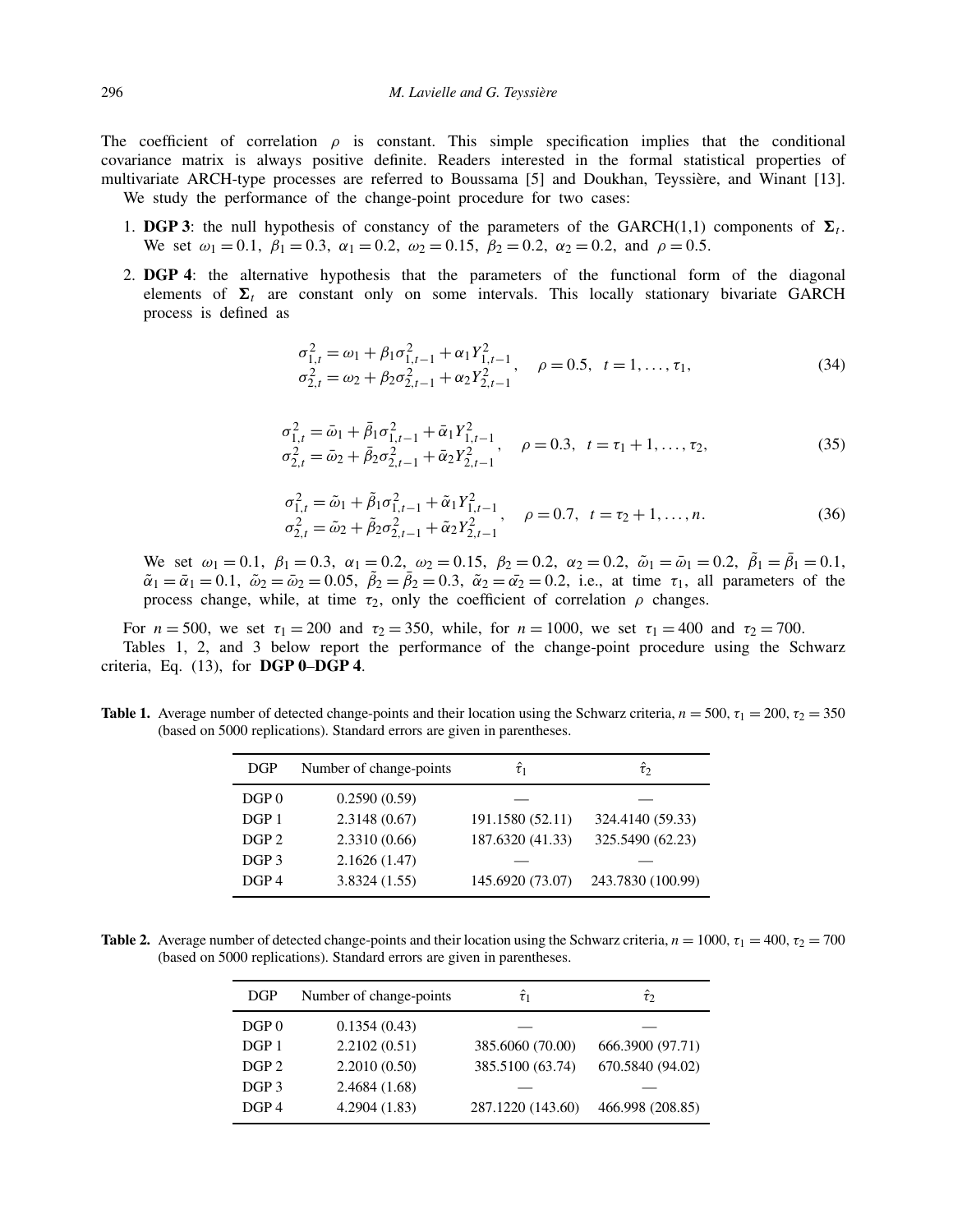| DGP              | Number of change-points |  |
|------------------|-------------------------|--|
| $DGP$ $0$        | 1.2678 (1.39)           |  |
| DGP <sub>3</sub> | 2.1618(1.68)            |  |

**Table 3.** Average number of detected change-points using the Schwarz criteria for  $n = 100$  (based on 5000 replications). Standard errors are given in parentheses.

*Remark* 3.2. For the bivariate GARCH case with a single change-point, we made a simulation-based comparison between this procedure and the extension to the multivariate case of univariate change-point procedures, e.g., the Generalized Likelihood Ratio (GLR) test (see Kokoszka and Teyssière [26]). The Gaussian semiparametric procedure considered here appears largely faster as estimating the parameters of a bivariate GARCH(1,1) model on a moving window for the GLR test is computing time consuming.

*Remark* 3.3. In the weakly dependent case, i.e., **DGP 3** and **DGP 4**, the use of the Schwarz criteria defined by Eq. (13) yields an overestimation of the number of change-points.

*Remark* 3.4. For the weakly dependent case **DGP 4**, if the parameters  $\omega_j$ ,  $\beta_j$ , and  $\alpha_j$  change so that the unconditional variances  $\sigma_j^2$  of the corresponding GARCH(1,1) process, equal to  $\omega_j/(1-\beta_j \alpha_j$ ,  $j = 1, 2$ , remains constant as well as  $\rho$  before and after the change, then the number of detected change-points tends to the number of change-points detected under the null hypothesis of **DGP 3**. This is similar to what is observed for change-points tests in the univariate case (see Kokoszka and Teyssière [26]). However, in the multivariate case, we expect that such a configuration of constancy of the unconditional variance does not occur for all components of  $\Sigma_t$ , so that the procedure remains useful.

Tables 4, 5, and 6 below report the performance of the adaptive method. Although this automatic procedure is not suitable for a simulation exercise, since it requires some interaction with the user for selecting the segmentation, it has a better performance than the BIC criteria, mainly for the case of weakly dependent data, which is of interest for analyzing financial data. A comparison between the results reported in Tables 3 and 6 show that, for very small samples  $(n = 100)$  generated by a homogeneous process, the use of the Schwartz criteria yields an overestimation of the number of change-points, while the adaptive method provides reliable results. For larger sample sizes, the adaptive method yields accurate estimates of the change-point times: the bias and standard errors of the estimated change-point locations are far smaller when using the adaptive method than when using the Schwartz criteria.

**Table 4.** Average number of detected change-points and their location using the adaptive method,  $n = 500$ ,  $\tau_1 = 200$ ,  $\tau_2 = 350$ (based on 5000 replications). Standard errors are given in parentheses.

| <b>DGP</b>       | Number of change-points | $\hat{\tau}_1$   | $\hat{\tau}_2$   |
|------------------|-------------------------|------------------|------------------|
| DGP <sub>0</sub> | 0.1248(0.62)            |                  |                  |
| DGP <sub>1</sub> | 1.7974(0.52)            | 236.1160 (69.32) | 345.6080 (27.48) |
| DGP <sub>2</sub> | 1.8290(0.61)            | 196.7920 (25.61) | 342.9910 (43.26) |
| DGP <sub>3</sub> | 0.2962(0.90)            |                  |                  |
| DGP 4            | 1.5650(0.83)            | 217.1770 (64.31) | 330.1390 (61.25) |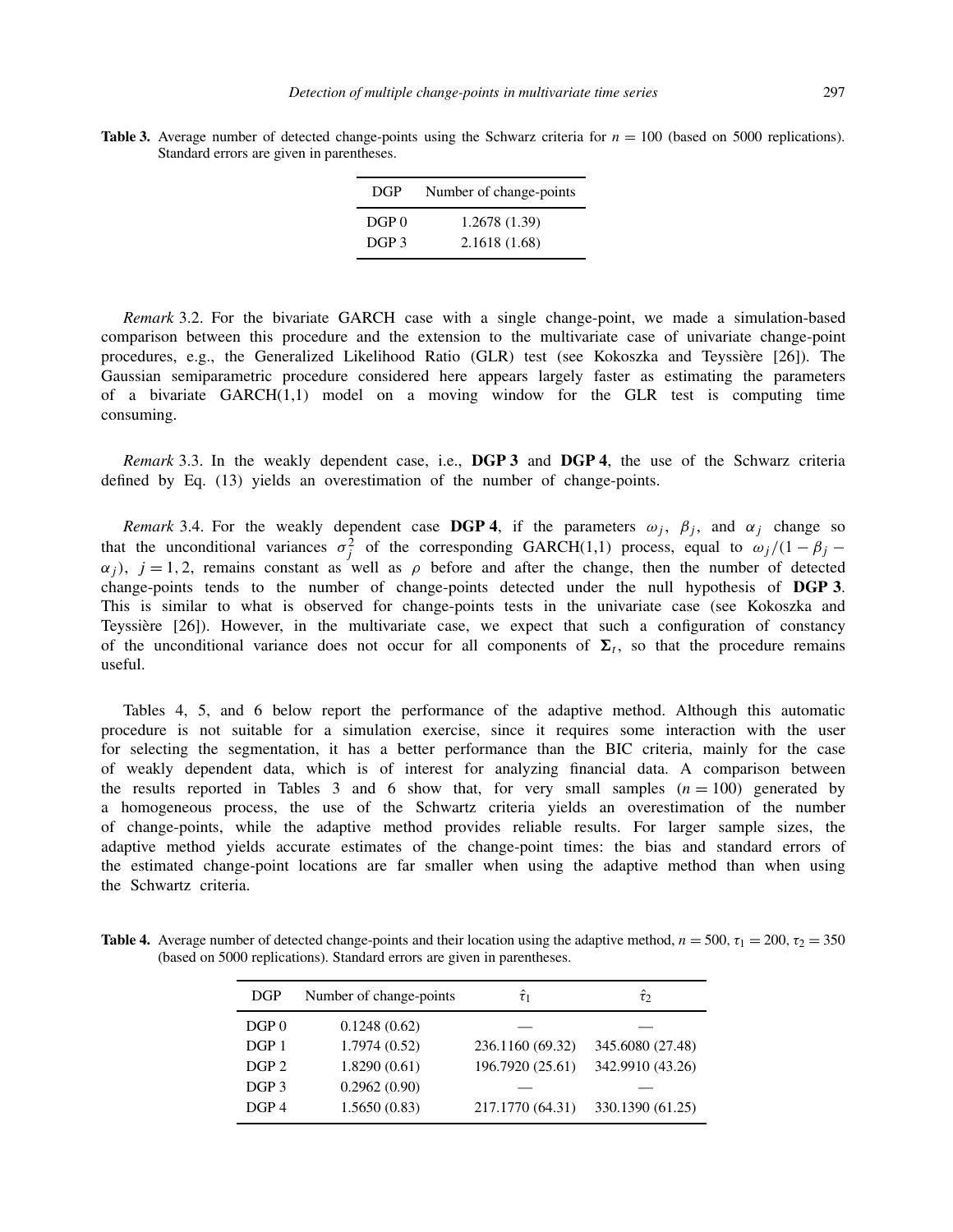**Table 5.** Average number of detected change-points and their location using the adaptive method,  $n = 1000$ ,  $\tau_1 = 400$ ,  $\tau_2 =$ 700 (based on 5000 replications). Standard errors are given in parentheses.

| <b>DGP</b>       | Number of change-points | $\hat{\tau}_1$   | $\hat{\tau}$      |
|------------------|-------------------------|------------------|-------------------|
| DGP <sub>0</sub> | 0.1312(0.62)            |                  |                   |
| DGP 1            | 1.9968(0.19)            | 405.4200 (47.37) | 697.6540 (29.17)  |
| DGP <sub>2</sub> | 2.0508(0.32)            | 396.2610 (33.38) | 693.3310 (57.41)  |
| DGP <sub>3</sub> | 0.3130(0.84)            |                  |                   |
| DGP <sub>4</sub> | 2.0554(0.74)            | 402.9410 (83.95) | 671.697 (103.005) |

**Table 6.** Average number of detected change-points using the adaptive method for  $n = 100$  (based on 5000 replications). Standard errors are given in parentheses.

| DGP              | Number of change-points |  |
|------------------|-------------------------|--|
| DGP <sub>0</sub> | 0.1442(0.66)            |  |
| DGP <sub>3</sub> | 0.1314(0.59)            |  |

## **4. APPLICATION TO MULTIVARIATE FINANCIAL TIME SERIES**

Since the method works well for detecting changes in multivariate GARCH processes that are widely used for modeling multivariate series of asset returns, we apply this method to multivariate series of returns from real and artificial financial markets.

## *4.1. The bivariate series of returns on FTSE 100 and S&P500 indices*

We consider the bivariate process of daily returns  $(r_{1,t}, r_{2,t})$  with  $r_{i,t} = 100 \times \log(Y_{i,t}/Y_{i,t-1})$ , where  $Y_{i,t}$ are observed on a common time scale between January 1986 and November 2002, i.e.,  $n = 4225$ .

The results obtained with the adaptive method and  $d = 1$  are summarized in Table 7 and Figure 2. The possible number of segments obtained by penalization are 1, 4, 6, 11, 19, and 24. The estimated number of segments clearly is  $\hat{K} = K_3 = 6$ . Indeed, this solution is obtained for  $\beta \in [85.57, 203.22)$ : the length of this interval is  $l_3 = 117.65$ . Furthermore, the *P*-value for  $K_3 = 6$  is  $P_3 = 8.81e-10$ , which is much smaller than the *P*-values obtained with largest values of *K*. We see that the fit obtained for the series  $(J_K, 6 \leq K \leq 30)$  is excellent but this model yields an underestimated prediction of  $J_5$ .

Using the adaptive method, we obtain 6 segments and  $\hat{\tau} = \{448, 508, 1715, 2826, 4119\}$ , while, with the Schwarz criteria, *τ*ˆ = {447*,* 457*,* 508*,* 672*,* 951*,* 962*,* 1152*,* 1224*,* 1580*,* 1715*,* 2466*,* 2750, 2967, 2978, 3161, 3215, 3995, 4116}. Very similar results are obtained with a sub-grid  $(d = 5 \text{ or } d = 10)$ .

| K, | $\beta_i$ | $\beta_{i-1}$ | $l_i$  | $P_i$        |
|----|-----------|---------------|--------|--------------|
|    | 692.97    | Inf           | Inf    |              |
| 4  | 203.22    | 598.20        | 394.98 | $1.76$ e-011 |
| 6  | 85.57     | 203.22        | 117.65 | 8.81 e-010   |
| 11 | 41.46     | 65.88         | 24.42  | 0.0134       |
| 19 | 29.68     | 37.03         | 7.35   | 0.2808       |
| 24 | 22.18     | 27.60         | 5.42   | 0.0068       |

**Table 7.** FTSE 100 and S&P 500 indices: intervals of the penalization parameter and the *P* -values.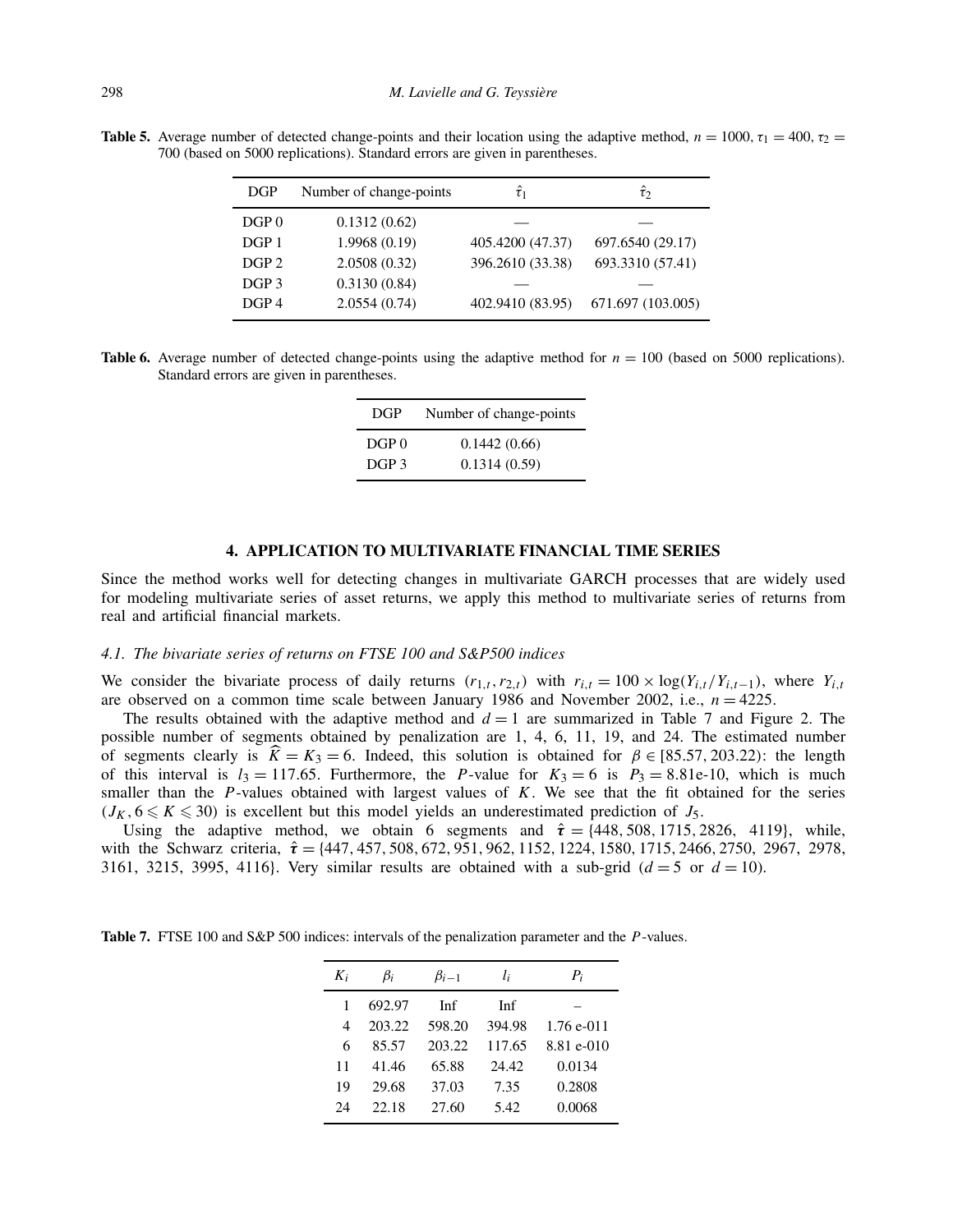The segmentation selected by the adaptive method matches the following events:

- $-\hat{\tau}_1 = 448$ ,  $\hat{\tau}_2 = 508$ : the increase and decrease of volatility after October 1987 stock market crash,
- $-\hat{\tau}_4 = 2826$ : the Asian crisis of Summer 1997,
- $-\hat{\tau}_5 = 4119$ : May 2002, an increase in volatility due to the collapse of the Internet bubble, and the Enron and WorldCom fraudulent bankruptcies, which cast doubts on the actual accounting position of several firms and increased the level of uncertainty.



**Figure 2.** FTSE 100 and S&P500 indices: adaptive detection with  $\alpha = 10^{-7}$ . Above: The contrast sequence {*J<sub>K</sub>*, 1  $\le K \le 30$ }; Below: • : The contrast sequence  $\{J_K, 6 \leq K \leq 30\}$ ;  $-$  : The fitted model for  $\{J_K, 6 \leq K \leq 30\}$ ;  $*$  : The predicted value of  $J_5$  with this fitted model.



**Figure 3.** Adaptive detection. Above: The series of returns on FTSE 100 with the estimated change-points represented by vertical lines; Below: The series of returns on S&P 500 with the estimated change-points represented by vertical lines.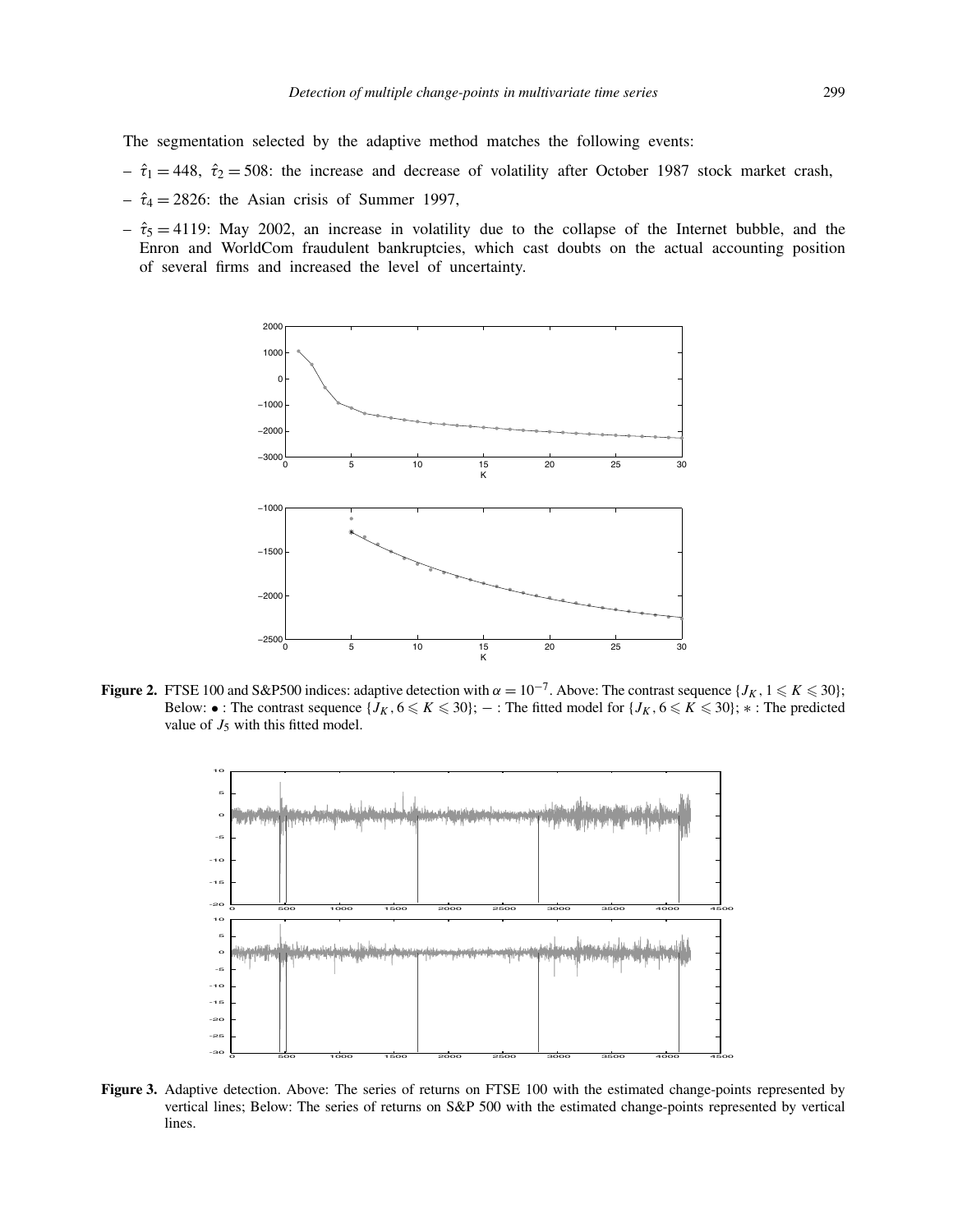

**Figure 4.** Schwarz criteria. Above: The series of returns on FTSE 100 with the estimated change-points represented by vertical lines; Below: The series of returns on S&P 500 with the estimated change-points represented by vertical lines.



**Figure 5.** Left column: From top to bottom the sample autocorrelations on absolute returns on S&P 500 (|*r<sub>S</sub>*|), absolute returns on FTSE 100 ( $|r_F|$ ), and the sequence of their co–volatility  $\sqrt{|r_S r_F|}$  for the whole sample; Right Column: The sample ACF of these series for the time interval [508 : 1715].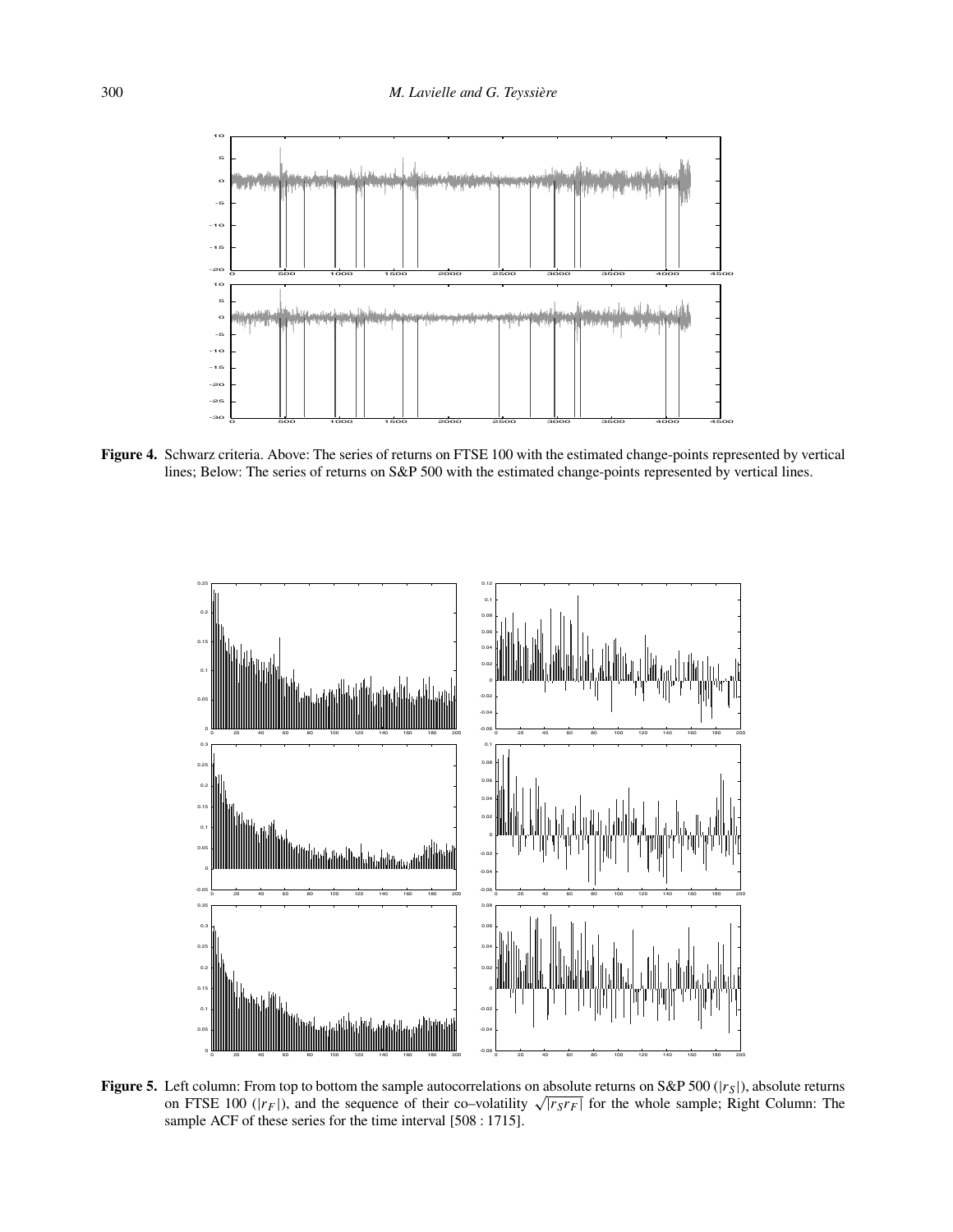It appears that the adaptive procedure detects only majors changes, i.e., crashes in stock market volatility.

As a simple illustration of the segmentation, Figure 5 above displays the sample autocorrelation function (ACF) of the series of absolute returns on S&P 500 ( $|r<sub>S</sub>|$ ), FTSE 100 ( $|r<sub>F</sub>|$ ), and the co-volatility of the two series  $\sqrt{r_S r_F}$  for the whole sample and for the segment [508 : 1715]. The apparent strong dependence of these three series observed on the whole sample appears to be a statistical artifact: there is indeed a form of strong dependence, as the sample ACF does not vanish to zero for higher lags, but the ACF behavior is different from the one of the whole sample.

## *4.2. A trivariate series of stock returns in the financial sector*

We consider here three series of log of returns on shares of three banks: Citybank (City), Bank of America (BoA), and Banque Nationale de Paris (BNP) observed at daily frequency from April 8 1999 until April 2002, i.e., 752 observations. These series have been studied in the univariate framework by Kokoszka and Teyssière [26]. With the adaptive method, we obtain  $\hat{\tau} = \{512, 612, 634\}$ , the last two change-points matching the huge variations caused by the events of September 11, 2001.

#### *4.3. Artificial financial markets*

In the two previous examples, the change-point process is unknown, and the explanation of these changes looks exogenous, i.e., caused by external events. We consider here a multivariate process with known and endogenous change-point process. We study simulated multivariate series from an artificial financial market, i.e., a dynamic system which models financial markets with interacting agents. This bivariate process  $(P_{1,t}, P_{2,t})$  of Foreign Exchange (FX) rates has been introduced by Teyssière [36], a framework which could be used for generalizing univariate artificial markets to the multivariate case.

This multivariate process generates common breaks in the volatility process and displays the same type of dependence as the one observed in multivariate financial time series (see Teyssière [36]). Note that [18] suggested that common breaks might explain the common persistence of asset prices volatility.

The main hypothesis of these models is that agents are heterogeneous, they differ by their forecast functions of asset prices but have a herding behavior, as they tend to follow the 'market opinion,' i.e., the predominant forecast about asset prices.

Since Bachelier, the classical hypothesis is that financial markets are 'efficient,' i.e., conditionally on the information set  $I_t$  at time  $t$ , the best forecast of a asset price is

$$
E(P_{t+1}|I_t) = P_t. \tag{37}
$$

Furthermore, prices are assumed to be independent. If the first claim, Eq. (37), is acceptable, the second assumption on independence is wrong: Mandelbrot [31] gives numerous examples of 'traders' using this dependence for building their strategies. Note that forecasting prices does not make much sense, although forecasting their volatility does (see, e.g., Mandelbrot [31]).

We consider a market with two types of traders, chartists and fundamentalists, who differ by their forecast function of the future price of the Foreign Exchange (FX). This forecast function for an agent *i* of the future price of the Foreign Exchange *j*,  $j = 1, \ldots, m$ , is a function of the information set  $I_t$ and is denoted by  $E^{i}(P_{j,t+1}|I_t)$ . Chartists extrapolate the next price  $P_{j,t+1}$  by using a linear function of the previous prices:

$$
E^{c}\left(P_{j,t+1}|I_{t}\right) = \sum_{l=0}^{M^{c}} h_{j,l} P_{j,t-l}, \quad j = 1, \dots, m,
$$
\n(38)

where  $h_{j,l}$ ,  $l = 0, ..., M^c$ , are constants,  $M^c$  is the 'memory' of the chartists, while fundamentalists forecast that this next price does not depart too much from a series of 'fundamentals' prices  $\overline{P}_{j,t}$ :

$$
E^{f}(P_{j,t+1}|I_{t}) = \overline{P}_{j,t} + \sum_{l=1}^{M^{f}} \nu_{j,l}(P_{j,t-l+1} - \overline{P}_{j,t-l}), \quad j = 1, ..., m,
$$
 (39)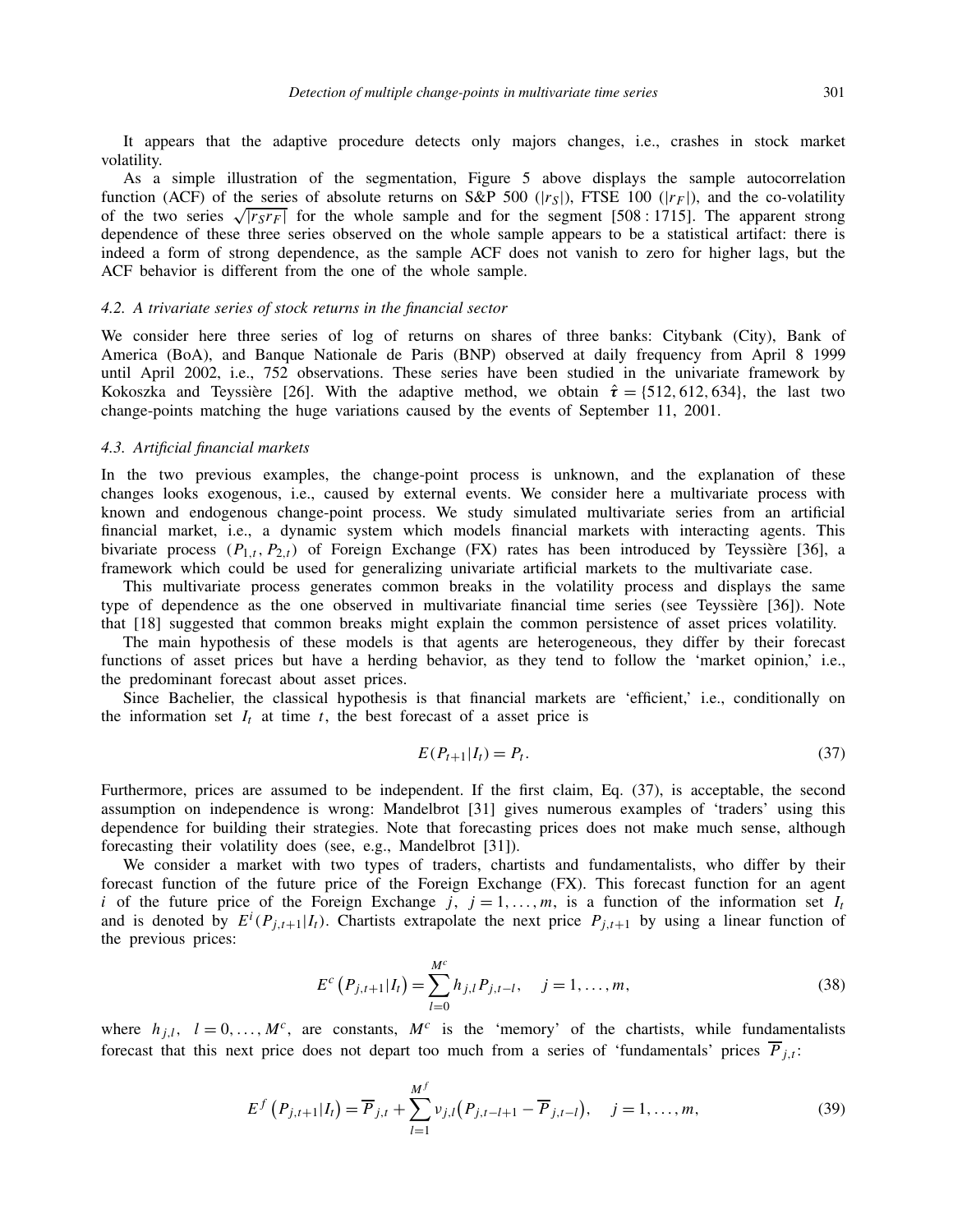where  $v_{j,l}$ ,  $l = 1, ..., M<sup>f</sup>$ , are positive constants, representing the degree of reversion to the fundamentals,  $M<sup>f</sup>$  is the 'memory' of the fundamentalists. We assume that the series of 'fundamentals'  $\overline{P}_{i,t}$ , which can be thought as the price if it were only to be explained by a set of relevant variables, follows a random walk:

$$
\overline{P}_{j,t} = \overline{P}_{j,t-1} + \varepsilon_{j,t}, \quad \varepsilon_{j,t} \sim N\big(0, \sigma_{\varepsilon_j}^2\big), \quad j = 1, \dots, m. \tag{40}
$$

Agents have the possibility of investing at home in a risk-free asset or investing abroad in risky assets. We denote by  $\rho_{j,t}$  the foreign interest rate, by  $d^i_{j,t}$  the demand by the *i*th agent for foreign currency *j*, and by *r* the domestic interest rate with  $\rho_{j,t} > r$ . The exchange rate  $P_{j,t}$  and the foreign interest rate  $\rho_{j,t}$  are considered by agents as independent random variables with  $E\rho_{j,t} = \rho_j$  and  $Var(\rho_{j,t}) = \sigma_{\rho_j}^2$ . We denote by  $W^i_{j,t+1}$  the cumulated wealth of individual *i* at time  $t+1$  with asset *j*:

$$
W_{j,t+1}^i = (1 + \rho_{j,t+1}) P_{j,t+1} d_{j,t}^i + (W_{j,t}^i - P_{j,t} d_{j,t}^i)(1+r), \quad j = 1, ..., m.
$$
 (41)



**Figure 6.** Adaptive method. Above: The series of returns on BNP with the estimated change-points represented by vertical lines; Middle: The series of returns on BoA with the estimated change-points represented by vertical lines; Below: The series of returns on City with the estimated change-points represented by vertical lines.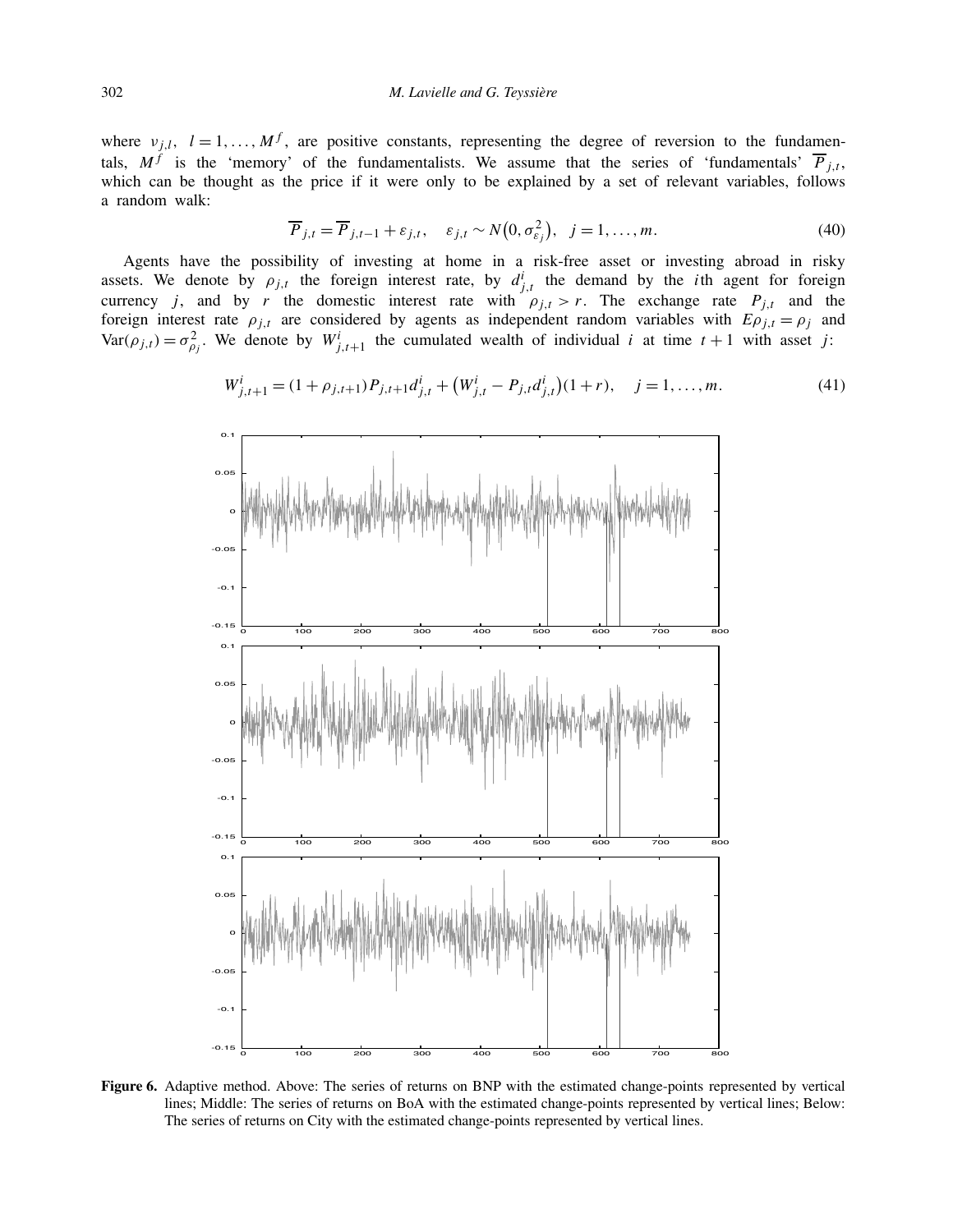Agents *i* have a standard mean-variance utility function:

$$
U(W^{i}_{j,t+1}) = E(W^{i}_{j,t+1}) - \lambda_j \text{Var}(W^{i}_{j,t+1}),
$$
\n(42)

where  $\lambda_i$  denotes the risk aversion coefficient, then

$$
E\big(W_{j,t+1}^i|I_t\big) = (1+\rho_j)E^i(P_{j,t+1}|I_t)d_{j,t}^i + \big(W_{j,t}^i - P_{j,t}d_{j,t}^i\big)(1+r),\tag{43}
$$

$$
Var(W_{j,t+1}^i|I_t) = (d_{j,t}^i)^2 \zeta_{j,t}, \quad \zeta_{j,t} = Var(P_{j,t+1}(1+\rho_{j,t+1})), \tag{44}
$$

where  $E^i(.|I_t)$  denotes the forecast of an agent of type *i*.

Let  $k_t$  be the proportion of fundamentalists at time *t*. We assume that the opinion process  $\{k_t\}$  is the same for both markets, as structural changes in opinions do not affect a particular market: the same swing in opinions from chartists to fundamentalists, and vice versa, affects linked markets, e.g., FX markets. Agents are trading several FX rates, and a fundamentalist (resp. chartist) on one market will act as fundamentalist (resp. chartist) on the others markets. Then  $k_t E^f(P_{j,t+1}|I_t) + (1 - k_t)E^c(P_{j,t+1}|I_t)$ is the forecast for market *j*.

Demand  $d_{j,t}^i$  of agent *i* for market *j* is found by maximizing the expected utility function. First-order condition for each market *j* gives:

$$
d_{j,t} = \frac{(1+\rho_j)\left(k_t E^f(P_{j,t+1}|I_t) + (1-k_t)E^c(P_{j,t+1}|I_t)\right) - (1+r)P_{j,t}}{2\zeta_{j,t}\lambda_j}.
$$
\n(45)

Denote by  $X_{i,t}$  the exogenous supply of foreign exchange, then the equilibrium condition for each market *j* requires that this supply matches the demand, i.e.,  $X_{j,t} = d_{j,t}$ , so that

$$
P_{j,t} = \frac{1+\rho_j}{1+r} \left( k_t E^f(P_{j,t+1}|I_t) + (1-k_t) E^c(P_{j,t+1}|I_t) \right) - \frac{2\zeta_{j,t} \lambda_j X_{j,t}}{1+r}.
$$
\n(46)

By Eq. (46) the dynamics of the price process  ${P_t}$  depends on the evolution of the process  ${k_t}$ , i.e., the proportion of fundamentalists, which governs the transition between the two forecast functions  $E^f(P_{i,t+1}|I_t)$  and  $E^c(P_{i,t+1}|I_t)$ . Several mechanisms for the evolution of the opinion process  $\{k_t\}$  have been proposed in the literature:  $\{k_t\}$  might be either the outcome of an epidemiologic model for the diffusion of opinions, or a learning process based on the comparison of accuracy of the forecast functions using Theil's *U*-statistic (see [36]), or a decision based on the accumulated profit gained with each forecast function, etc.

If we assume that  $m = 2$ , i.e., agents are trading two foreign currencies, the bivariate foreign exchange rate process depends on a pair of foreign interest rates  $(\rho_1, \rho_2)$ . We assume that  $2\zeta_{j,t}\lambda_jX_{j,t}/(1+\rho_j)=\gamma_j\overline{P}_{j,t}$  for  $j=1,2$  and that  $M^f=M^c=1$ ; then the equilibrium price for the bivariate model is given by

$$
\begin{pmatrix} P_{1,t} \\ P_{2,t} \end{pmatrix} = \begin{pmatrix} \frac{k_t - \gamma_1}{A_1} \overline{P}_{1,t} - \frac{k_t v_{1,1}}{A_1} \overline{P}_{1,t-1} + \frac{(1 - k_t)h_{1,1}}{A_1} P_{1,t-1} \\ \frac{k_t - \gamma_2}{A_2} \overline{P}_{2,t} - \frac{k_t v_{2,1}}{A_2} \overline{P}_{2,t-1} + \frac{(1 - k_t)h_{2,1}}{A_2} P_{2,t-1} \end{pmatrix}
$$
(47)

with

$$
A_j = \frac{1+r}{1+\rho_j} - (1-k_t)h_{j,0} - k_t \nu_{j,1}.
$$
\n(48)

We assume that the bivariate process of fundamentals  $(\overline{P}_{1,t}, \overline{P}_{2,t})$  is positively correlated as follows:

$$
\left(\frac{\overline{P}_{1,t}}{P_{2,t}}\right) = \left(\frac{\overline{P}_{1,t-1}}{P_{2,t-1}}\right) + \left(\begin{matrix} \varepsilon_{1,t} \\ \varepsilon_{2,t} \end{matrix}\right), \qquad \left(\begin{matrix} \varepsilon_{1,t} \\ \varepsilon_{2,t} \end{matrix}\right) \sim N\left[\left(\begin{matrix} 0 \\ 0 \end{matrix}\right), \left(\begin{matrix} \sigma_1^2 & \sigma_{1,2} \\ \sigma_{1,2} & \sigma_2^2 \end{matrix}\right)\right],
$$
\n(49)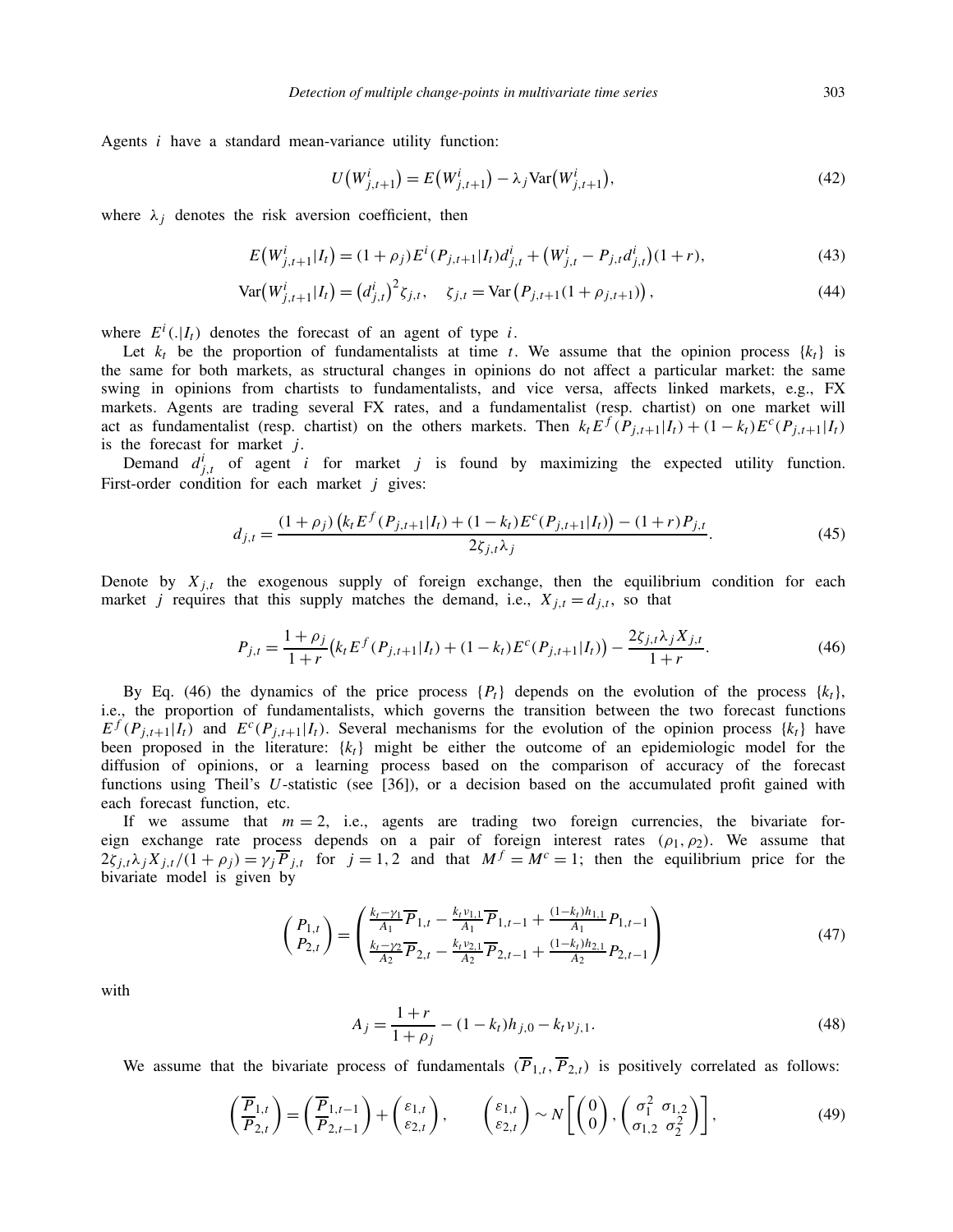with  $\sigma_{1,2} > 0$ . In the example considered here, we set  $\sigma_{1,2}$  so that the coefficient of correlation between the two processes  $\varepsilon_{1,t}$  and  $\varepsilon_{2,t}$  is equal to 0.75, a choice motivated by empirical results (see [37], [36]).

The parameters of the process are set as follows: the three annual interest rates are equal to  $\rho_1 = 0.07$ ,  $\rho_2 = 0.08$ ,  $r = 0.04$ ,  $\gamma_i = 0.90 - (1 + r)/(1 + \rho_i)$ ,  $j = 1, 2$ ,  $h_{1,0} = 0.63$ ,  $h_{2,0} = 0.65$ ,  $h_{j,1} = 1 - h_{j,0}, j = 1, 2, v_{1,1} = 0.60, v_{2,1} = 0.55$ . The choice for  $\gamma_j$  is such that the process is more volatile when chartists' opinion is predominant, while fundamentalists are stabilizing the market. With another choice of the parameters, e.g.,  $\gamma_j = 1 - (1 + r)/(1 + \rho_j)$ , we obtain the reverse result, as chartists are now stabilizing the market. We consider the former choice as it looks more sensible.

We simulate a bivariate series  $(P_{1,t}, P_{2,t})'$  and detect the changes in the covariance matrix **Σ** of the bivariate series of returns  $(r_{1,t}, r_{2,t})'$  with  $r_{j,t} = 100 \times \log(P_{j,t}/P_{j,t-1})$ ,  $j = 1, 2$ . With the adaptive method, we find the segmentation  $\hat{\tau} = \{409, 1016, 2115, 2657, 3431\}$  illustrated by Figure 7 below, while, with the Schwarz criteria for i.i.d. observations, Eq. (12), we found the segmentation *τ*ˆ = {112*,* 169*,* 463*,* 1016*,* 1947*,* 2115*,* 2656*,* 2727*,* 2830*,* 3036*,* 3431}. Note that we ob-



**Figure 7.** Above: The series  $r_{1,t}$  with the estimated change-points represented by vertical lines; Middle: The series  $r_{2,t}$  with the estimated change-points represented by vertical lines; Below: The series  $k_t$  with the estimated change-points.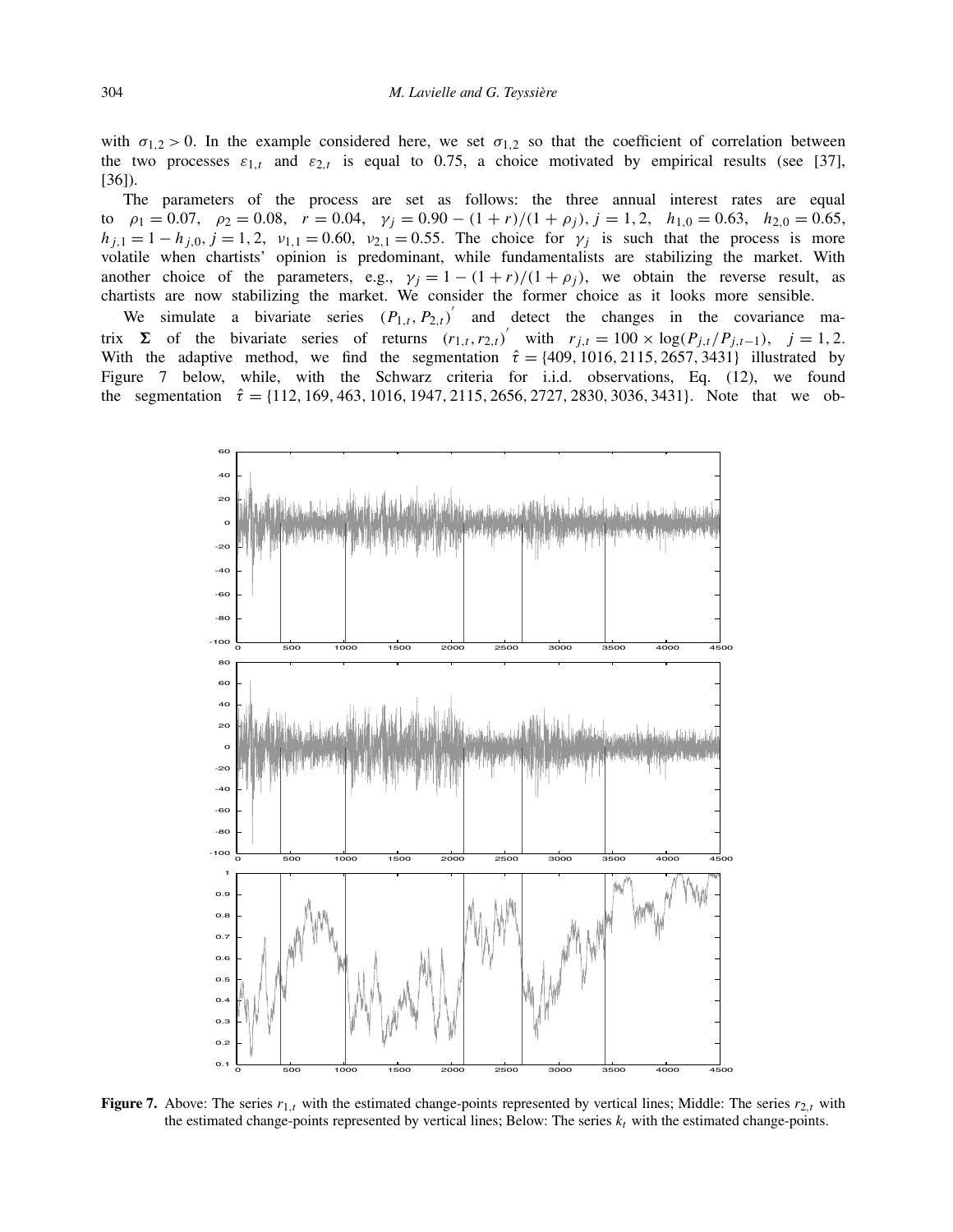tain this adaptive segmentation without resorting to the grid. Using a grid with  $d = 10$ , we obtain  $\hat{\tau} = \{410, 1020, 2120, 2660, 3440\}$ , which is not a too bad approximation.

Figure 7 shows that the adaptive change-point detection procedure is able to pick up the changes in the volatility generated by the variation of the opinion process  ${k_t}$  governing the evolution of the volatility of the bivariate price process.

Acknowledgments. We thank both the referee and the editor, Alfredas Račkauskas, for comments which helped to improve the presentation. We are grateful to Alfredas Rackauskas for proposing us to publish the paper in French.

# **REFERENCES**

- 1. M. Basseville and N. Nikiforov, *The Detection of Abrupt Changes Theory and Applications*, Information and System Sciences Series, Prentice Hall (1993).
- 2. I. Berkes, E. Gombay, L. Horváth, and P. S. Kokoszka, Sequential change-point detection in GARCH(*p, q*) models, *Econometric Theory*, **20**, 1140–1167 (2004).
- 3. L. Birgé and P. Massart, Gaussian model selection, *J. Eur. Math. Soc.*, **3**, 203–268 (2001).
- 4. T. Bollerslev, Modeling the coherence in short-run nominal exchange rates: a multivariate generalized ARCH model, *Rev. Econom. Statist.*, **72**, 498–505 (1990).
- 5. F. Boussama, Ergodicité, mélange, and estimation dans les modèles GARCH. Thèse de doctorat, Université Paris 7 (1998).
- 6. J. V. Braun, R. K. Braun, and H. G. Muller, Multiple changepoint fitting via quasilikelihood, with application to DNA sequence segmentation, *Biometrika*, **87**, 301–314 (2000).
- 7. B. Brodsky and B. Darkhovsky, *Nonparametric Methods in Change Point Problems*, Kluwer Academic Publishers, The Netherlands (1993).
- 8. J. Chen and A. K. Gupta, *Parametric Statistical Change Point Analysis*, Birkhäuser Verlag, Basel (2000).
- 9. J. Chen and A. K. Gupta, Statistical inference of covariance change points in Gaussian models, *Statistics*, **38**, 17–28 (2004).
- 10. C.-S. J. Chu, Detecting parameter shift in GARCH models, *Econometric Rev.*, **14**, 241–266 (1995).
- 11. M. Csörgö and L. Horváth, *Limit Theorems in Change-Point Analysis*, Wiley (1997).
- 12. R. Dalhaus, Fitting time series models to nonstationary processes, *Ann. Statist.*, **25**, 1–37 (1997).
- 13. P. Doukhan, G. Teyssière, and P. Winant, A LARCH(∞) vector valued process, in: P. Bertail, P. Doukhan, and Ph. Soulier (Eds.), *Dependence in Probability and Statistics*, Lecture Notes in Statistics, 187, Springer (2006), pp. 245–258.
- 14. L. Giraitis, R. Leipus, and D. Surgailis, Recent advances in ARCH modelling, in: G. Teyssière and A. Kirman (Eds.), *Long-Memory in Economics*, Springer, Berlin (2005), pp. 3–38.
- 15. L. Giraitis and R. Leipus, Testing and estimating in the change-point problem of the spectral function, *Lith. Math. J.*, **32**(1), 20–38 (1992).
- 16. L. Giraitis and R. Leipus, Functional CLT for nonparametric estimates of the spectrum and change-point problem for a spectral function, *Lith. Math. J.*, **30**(4), 674–679 (1990).
- 17. L. Giraitis, R. Leipus, and D. Surgailis, The change-point problem for dependent observations, *J. Statist. Plann. Inference*, **53**, 297–310 (1996).
- 18. C. W. J. Granger and N. Hyung, Occasional structural breaks and long-memory, Prépublication (1999).
- 19. D. M. Hawkins, Testing a sequence of observations for a shift in location, *J. Amer. Statist. Assoc.*, **72**, 180–186 (1977).
- 20. D. M. Hawkins, Fitting multiple change-point models to data, *Comput. Statist. Data Anal.*, **37**, 323–341 (2001).
- 21. L. Horváth, P. S. Kokoszka, and G. Teyssière, Empirical process of the squared residuals of an ARCH sequence, *Ann. Statist.*, **29**, 445–469 (2001).